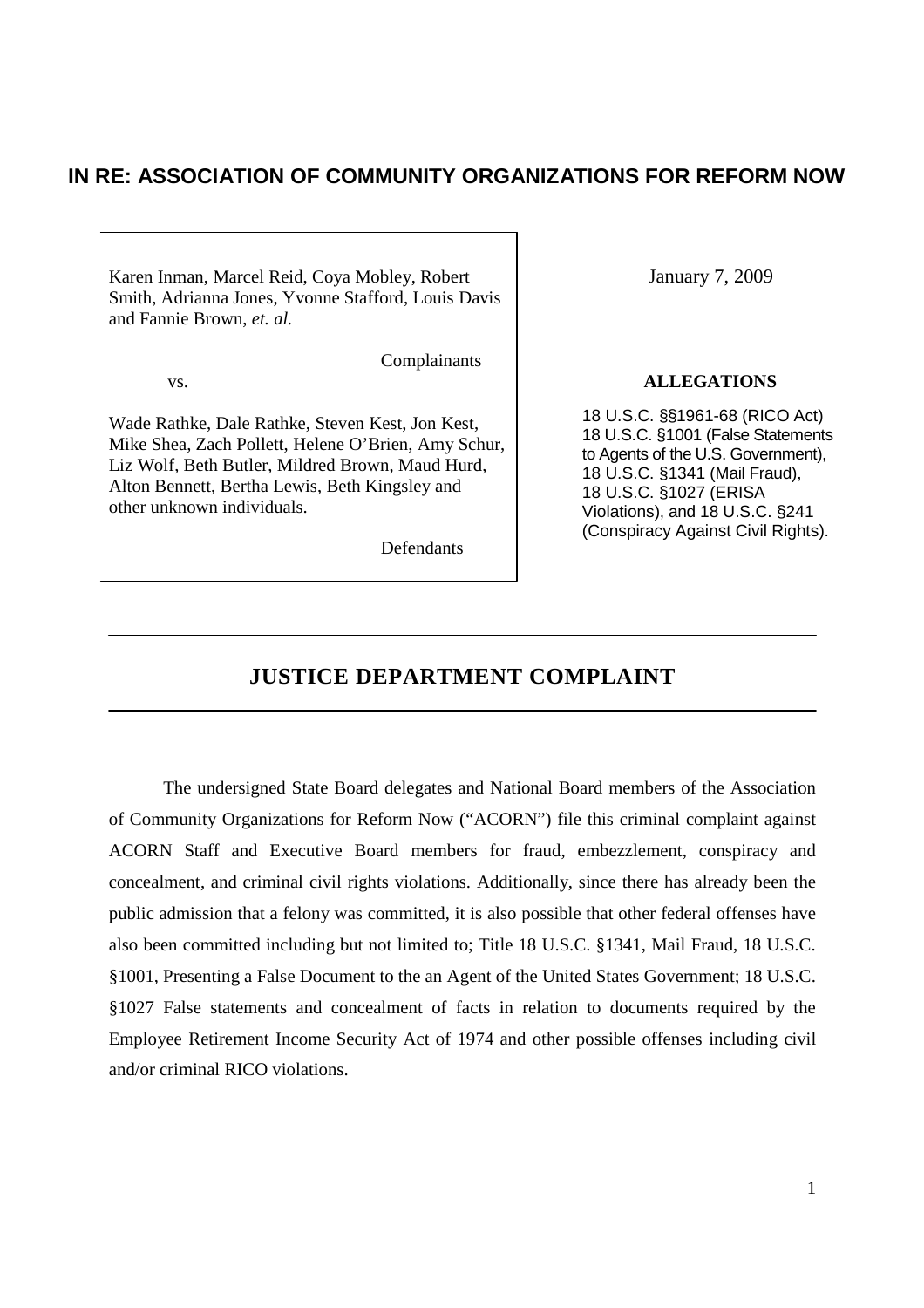Finally, the complainants contend that full investigations of a RICO conspiracy under 18 U.S.C. §1962(c) are warranted because they assert that (1) the defendant persons (2) were employed by or associated with an enterprise (3) that engaged in or affected interstate commerce and that (4) the defendant persons operated or managed the enterprise (5) through a pattern (6) of racketeering activity, and (7) the complaints were injured in its business or property by reason of the pattern of racketeering activity. Thus, the complainants feel that a formal RICO investigation is also warranted.

#### **1. The Alleged Offense:**

The Complainants hereby allege a violation of Title 18 U.S.C. §241 – Conspiracy Against Constitutional Rights – which prohibits in relevant part, "two or more persons (from conspiring) to injure, oppress, threaten, or intimidate any person in any State, Territory, Commonwealth, Possession, or District in the free exercise or enjoyment of any right or privilege secured to him by the Constitution or laws of the United States, or because of his having so exercised the same . . ." *See, 18 U.S.C. §241.*

# **BACKGROUND**

ACORN, or the Association of Community Organizations for Reform Now, is a community-based advocacy organization founded in 1970. ACORN became part of the story of the 2008 presidential election as news reports and allegations surfaced against ACORN in a number of states. These complaints refer primarily to alleged irregularities with voter registration drives conducted by the organization. (*National Review Online:* Inside Obama's ACORN, May 29, 2008.) But also included significant embezzlement and concealment by Senior Staff and Executive Committee members.

ACORN registered as a non-profit corporation with the Secretary of State in Louisiana in 1977. Its Charter Organization ID is 04700320X. According to its corporate filings, ACORN's principle place of business is New Orleans, Louisiana, and approximately 294 related entities and related non-profits are also located at this place of business. ACORN is not registered as a tax-exempt organization. ACORN's top three officers are President Maude Hurd of Dorchester,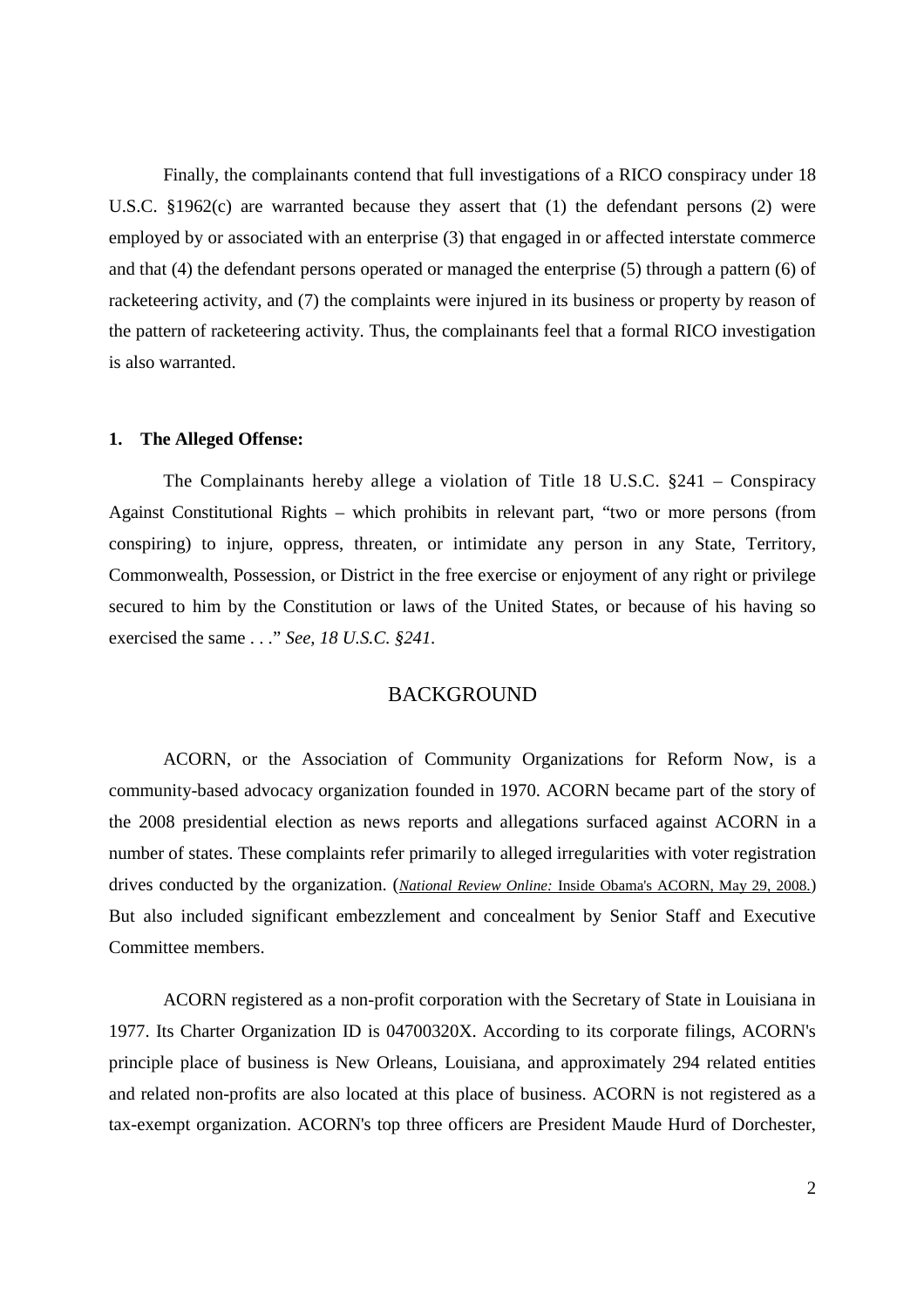MA, Vice President Maria Polanco of Brooklyn, NY, and Secretary Maxine A. Nelson of Pine Bluff, AR. Maxine A. Nelson is also the director of Project Vote.

Citizen's Consulting, Inc. (CCI) provides bookkeeping, human resource and financial management services exclusively for ACORN and related entities. All of CCI's "clients" reside at ACORN office locations, utilize common management and staff. CCI is the financial "nerve center" for ACORN and it affiliated organizations which houses the corporate books and records for all ACORN entities.

# *ACORN Structure*

ACORN was founded by Wade Rathke, an activist on issues of labor unions and low income workers, and Gary Delgado, an activist on issues of race and social justice. It has national headquarters in New York, New Orleans and Washington, D.C. The organization describes itself as a non-profit, non-partisan social justice organization. In 2003, ACORN opened operations in 20 new cities, including 5 state capitals. The group claims about 350,000 members across the country. (*Wall Street Journal:* Obama and ACORN, October 14, 2008.). Since 1970, ACORN has grown to more than 400,000 member families, organized in 1,200 neighborhood chapters in 110 cities across the U.S. and in cities in Canada, Mexico, the Dominican Republic, Peru, Argentina and India.

# *ACORN Funding*

## **Government grants**

According to an October 8, 2008 article in the New York Post, 40% of ACORN's operations are funded through grants it receives from various governmental entities. (*New York* Post: The Pro-Barack Vote-Fraud Drive, Michelle Malkin, Oct. 8, 2008.) Grants have been issued to ACORN by the Department of Housing and Urban Development, which gave \$8.2 million to ACORN in the years between 2003 and 2006, as well as \$1.6 million to ACORN affiliates. The Environmental Protection Agency gave a \$100,000 grant to ACORN in 2004 for a Louisiana Justice Project, which removed lead from the homes of low income families. The Justice Department also gave a grant to ACORN in 2005 for a juvenile delinquency program. (*NPR:* ACORN's Money Tree Has Many Branches, October 15, 2008).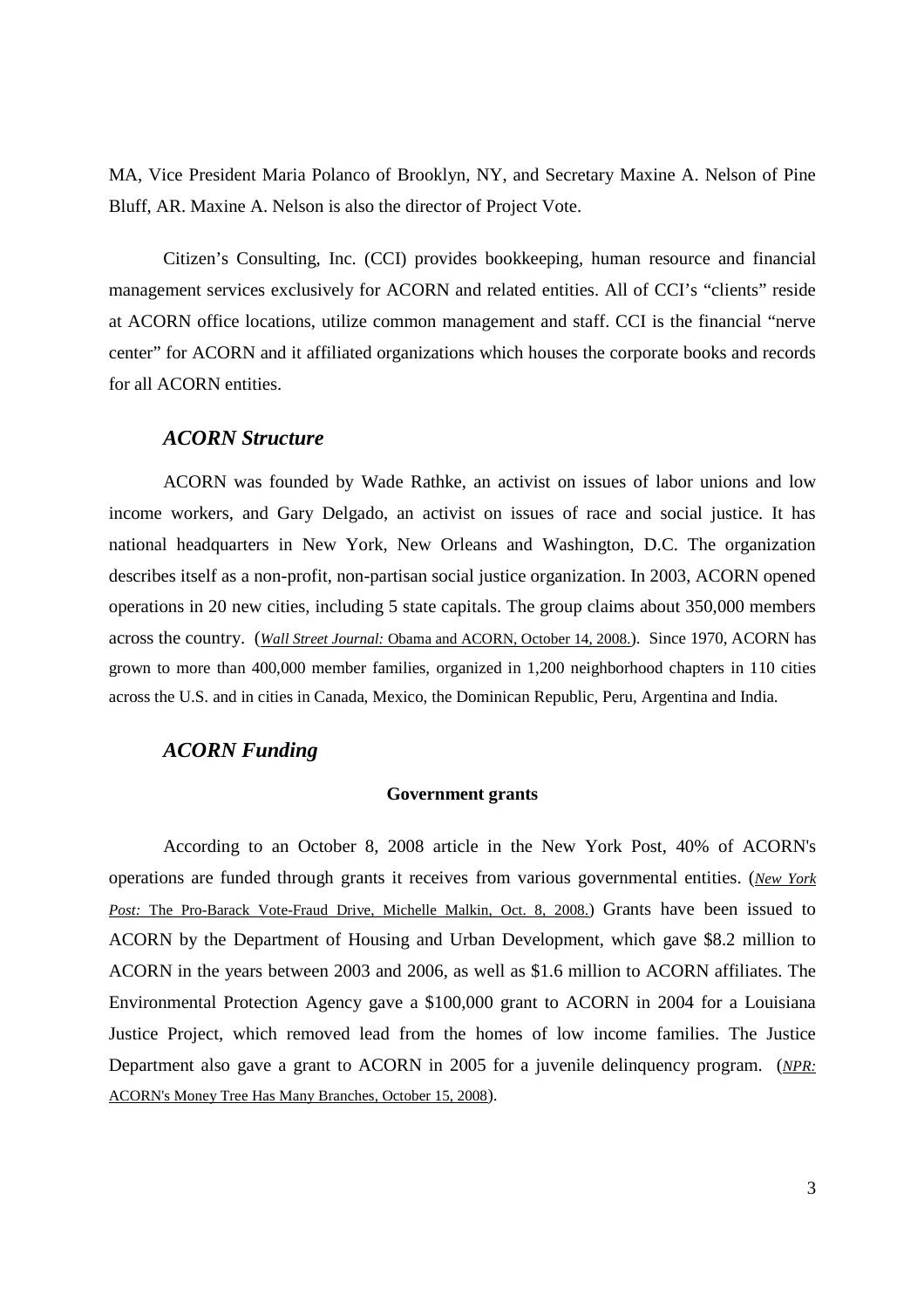## **Organized Labor**

ACORN also receives money from organized labor. According to Department of Labor statistics, ACORN has received approximately \$4 million from the Service Employees International Union as well as its local affiliates. The Illinois Homecare Workers and Home Childcare Providers, a local Chicago SEIU union, which was formed through ACORNs efforts pays rent to ACORN as well as contributing through the SEIU. (*NPR:* ACORN's Money Tree Has Many Branches, October 15, 2008) According to a recent NPR investigation, ACORN also receives funding from the Change to Win labor federation, the Food and Commercial Workers Union and the United Federation of Teachers.

#### **Private Foundations**

ACORN receives funding from a variety of private charitable organizations that are widely recognized as "liberal," including the Bauman Family Foundation, George Soros' Open Society Institute and the Charles Stewart Mott Foundation. (*NPR:* ACORN's Money Tree Has Many Branches, October 15, 2008).

ACORN and its affiliates also receive funding from more traditional sources, such as corporate foundations, including the JP Morgan Chase Foundation, Ben & Jerry's foundation, the Bank of America Charitable Foundation, and Citigroup, as well as the Bill and Melinda Gates Foundation, the Ford Foundation, and foundations affiliated with the founder of United Parcel Service (UPS). (*NPR:* ACORN's Money Tree Has Many Branches, October 15, 2008). A full list of ACORN and ACORN affiliate donors is available from the Capital Research Center, a non-profit organization which studies political advocacy groups. (Foundation Watch, 2008: Capital Research Center Cracks the ACORN)

# *Interrelated Corporations*

ACORN and its affiliated entities make up a network that has drawn criticism for its complexity and internal relationships.

Elizabeth Kingsley, an ACORN attorney, wrote a 2008 report expressing concerns that ACORN and Project Vote may have violated federal laws because of how they interacted.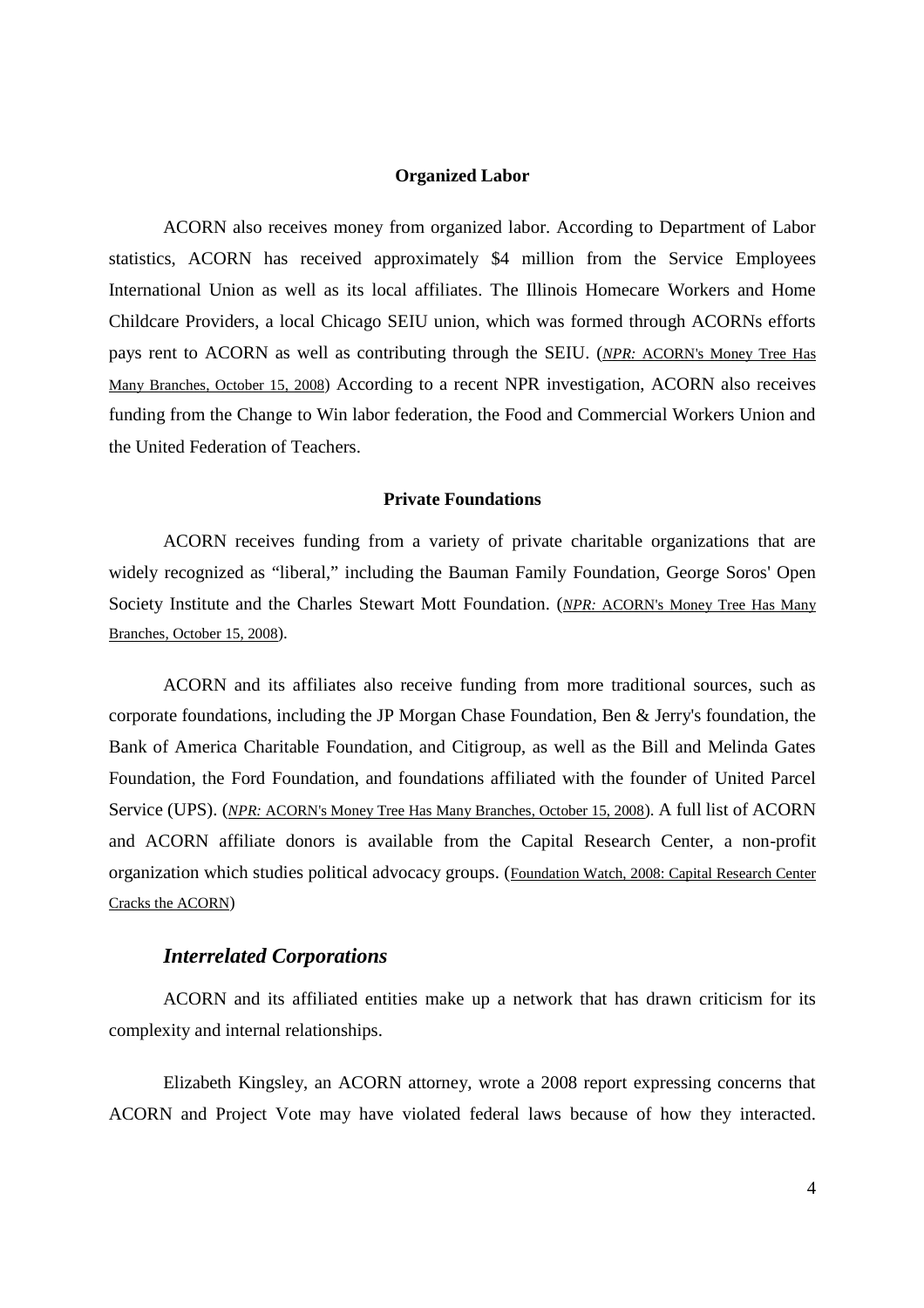Project Vote, the report says, hires ACORN to perform voter registration drives.. Project Vote is a  $501(c)(3)$  federally tax-exempt organization, which means that it is subject to prohibitions on partisan political activity. ACORN, however, is not subject to those same restrictions, because it is not federally tax exempt.

Michael Slater, executive director of Project Vote, told the **New York Times** that, "Project Vote and Acorn have a written agreement that specifies that all work is nonpartisan."

Kingsley, however, claims that the way records were kept made it impossible for her to tell whether or not PV's money had, at the end of the day, been used for strictly non-partisan purposes. Until 2007, Project Vote's board was exclusively composed of ACORN staff.

- Kingsley said about this, "As a result, we may not be able to prove that 501(c)3 resources are not being directed to specific regions based on impermissible partisan considerations."
- Kingsley also claims that governance issues plagued the organizations, writing, "Board meetings are not held, or if they are, minutes are not kept, or if minutes are kept, they never make it into the files."

Several Project Vote board members claim that they were unaware that they served on Project Vote's board:

- George Hampton, listed as a board member on federal tax filings from 1994-2006, said that he had never heard of Project Vote.
- Cleo Mata, listed as a board member on tax forms from 1997 to 2006, also said she was not aware she was on the Project Vote board.

Although ACORN represents itself as separate from its related or associated entities; these companies are in reality all ACORN. The entities share common goals, management, control, locations, financial management and interlocking directors and staff. (In a presentation to ACORN Funders, Steve Kest describes the Association or "ACORN Family" of as one corporation.)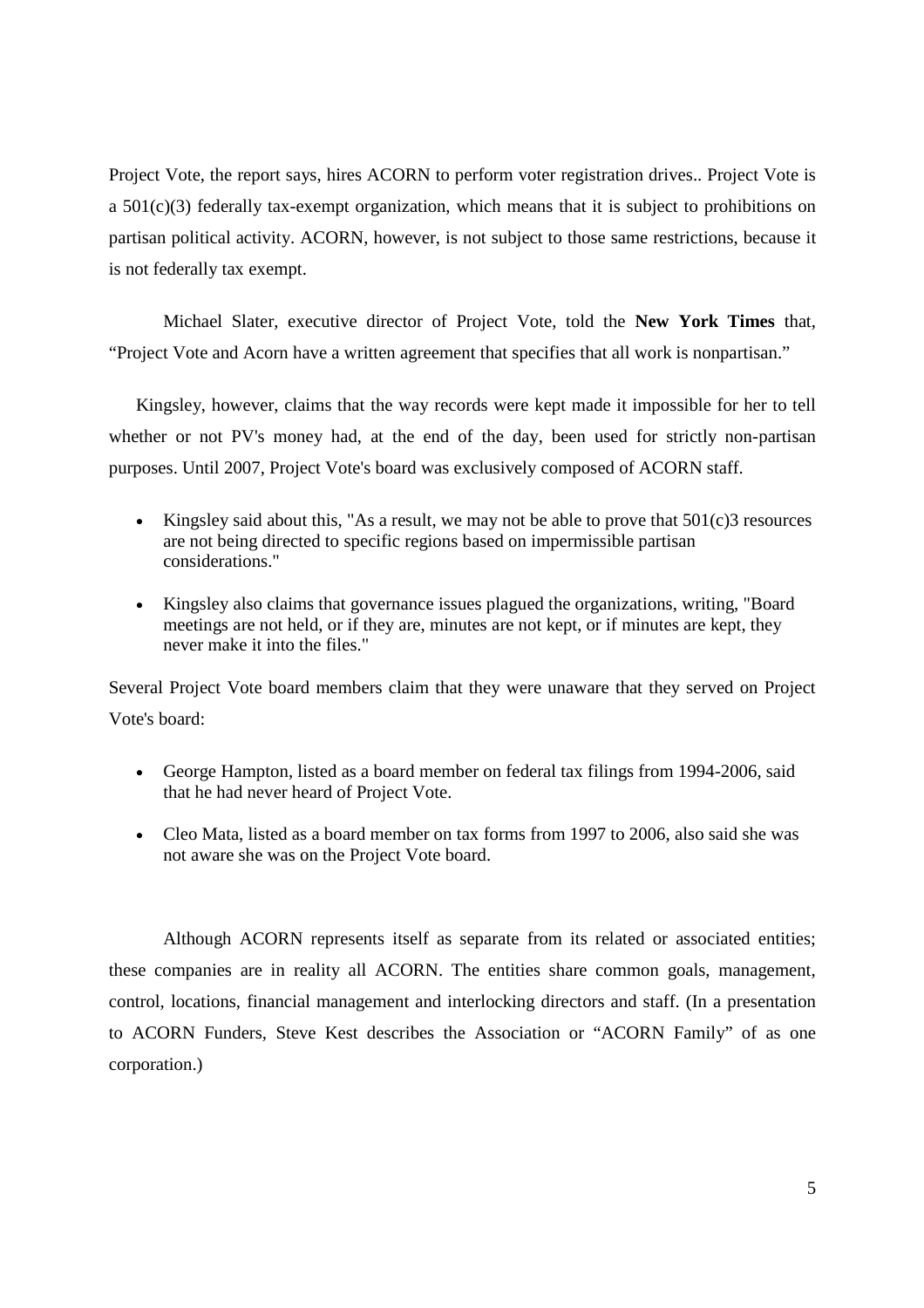*2.* **Complaint Overview –** "ACORN has become a cornucopia of power and wealth, wielded by people who patronize and exploit more than empower or even help the poor and moderate income people ACORN purports to serve; and any civil or constitutional right to dissent is a casualty of their intent to retain that control." *Marcel Reid, chairperson – The ACORN 8.*

# **"Pay no attention to that man behind the curtain."** *The Wizard of Oz*

ACORN is the acronym for "Association of Community Organizations for Reform Now." It is often described as a "community based" advocate for low and moderate income people. In fact ACORN's corporate governance is presumably supplied and controlled by people it represents. The association's bylaws confirm that its national operation is an outgrowth of local community organizations, affiliating on a district and statewide basis. *(See, ACORN Bylaws – Article One: Local Groups Affiliation / Article Three: Local Groups Operation / Article Four: District Boards / Article Five: State Level Co-ordination).* "The number of the board of Directors shall be equal to one plus twice the number of state ACORN organizations affiliated with the Association, . . . – in other words, one director being the Association president, and two directors coming from each state." *(ACORN Bylaws – Article Six: Association Board of Directors, 2).*

Though proverbially "of, for, and by" its constituents, ACORN interestingly vests considerable power in its "Chief Organizer," a paid staffer who need not be an ACORN member. "The Chief Organizer shall have the right to employ such other staff personnel as s/he deems appropriate and necessary to carry out (ACORN affairs)." *(AB – Article Nine: Staff, 3);* they need not emerge from communities ACORN serves. The organization's daily affairs "shall be carried out by . . . staff under the supervision of a Chief Organizer." *(AB – Article Nine: Staff, 1).*

So, ACORN, in effect, sanctions and funds a patronage system for its Chief Organizer. But even the division of power or lines of authority underlying that odd arrangement are proving illusory. They are subject to bylaws and other provisions the complainants find increasingly difficult to enforce. And for their corresponding dissent, each said complainant has been or is in the course of being purportedly removed from ACORN in any and all capacities.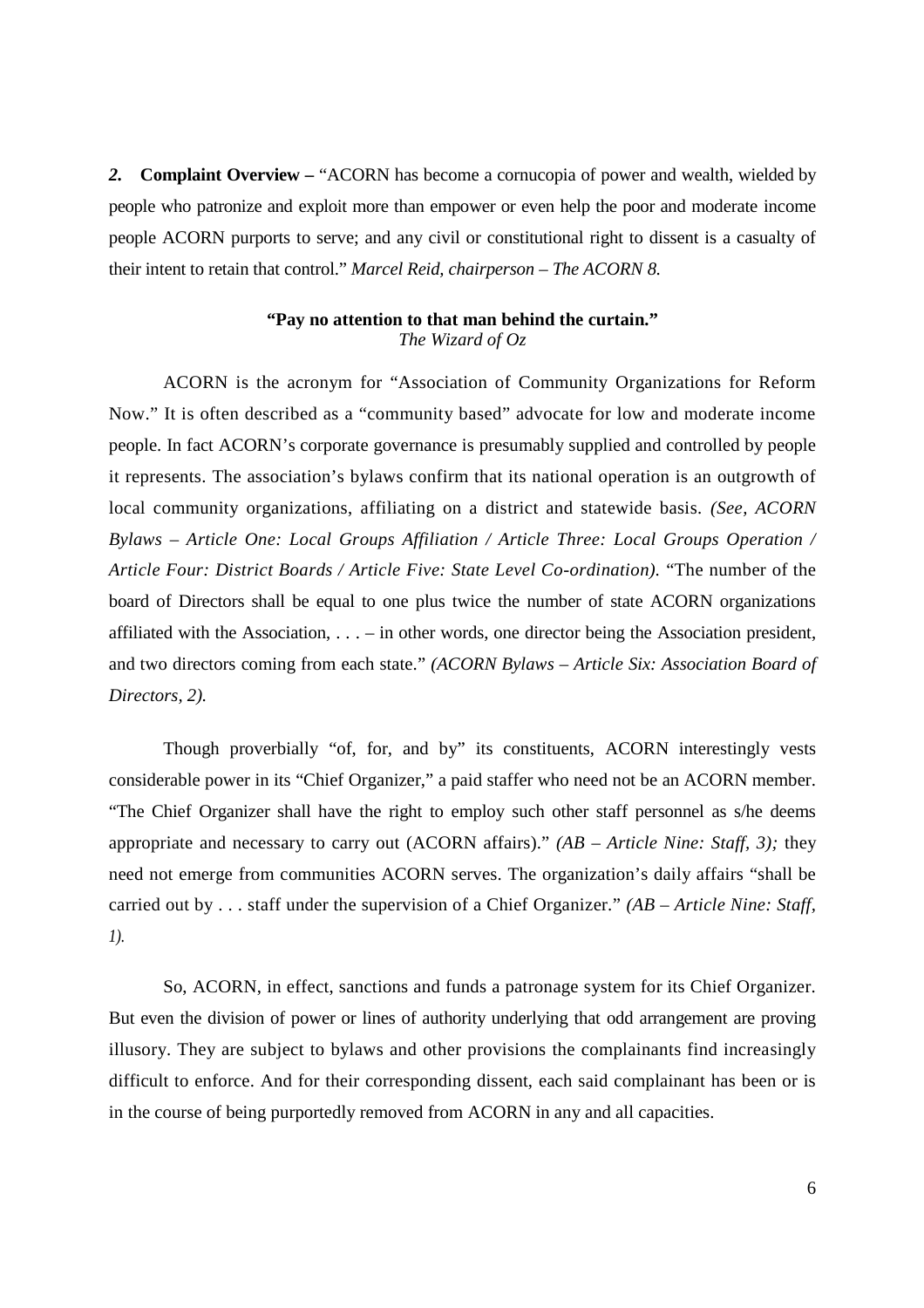In affirmatively acting to eject the complainants from ACORN, the respondents and each of them have conspired to "injure, oppress, threaten, (and) intimidate" said complainants "in the free exercise or enjoyment of (their rights or privileges) secured to (them) by the Constitution" and as dues-paying ACORN members; entailing their First Amendment right to speak out on matters of importance to ACORN and petition government for related relief. Moreover, one or more of said respondents may have so acted in violation of 18 U.S.C. §241 to avert liability for a reported embezzlement or misappropriation of ACORN funds, the unlawful concealment of that crime, and/or other breaches of fiduciary obligations. This complaint accordingly implicates the interests of all 500,000 families reportedly represented by ACORN; its dues paying members; as well as all the private and public sector benefactors, helping sustain ACORN's multi-million dollar, direct and indirect operations.

### **3. Personal Jurisdiction Considerations:**

ACORN is a nonprofit corporation, organized under the laws of the State of Arkansas. The nonprofit is reportedly headquartered in New Orleans, Louisiana. But it has "national offices" in Washington, D.C., and New York City, NY.

ACORN's Executive Committee consists of the following board members, who respectively reside in the indicated states:

| Massachusetts |
|---------------|
| New York      |
| Arkansas      |
| Pennsylvania  |
| New York      |
| Louisiana     |
| New Jersey    |
| Arizona       |
|               |

ACORN's Executive Committee members may also include the following people:

| $\bullet$ | Tony McElroy  | - | Texas     |
|-----------|---------------|---|-----------|
| $\bullet$ | Alton Bennett |   | Minnesota |
| $\bullet$ | Paul Satriano |   | Minnesota |

Corresponding with their respective state of residence, the complainants have been or in the process of being purportedly removed from ACORN by its following state boards: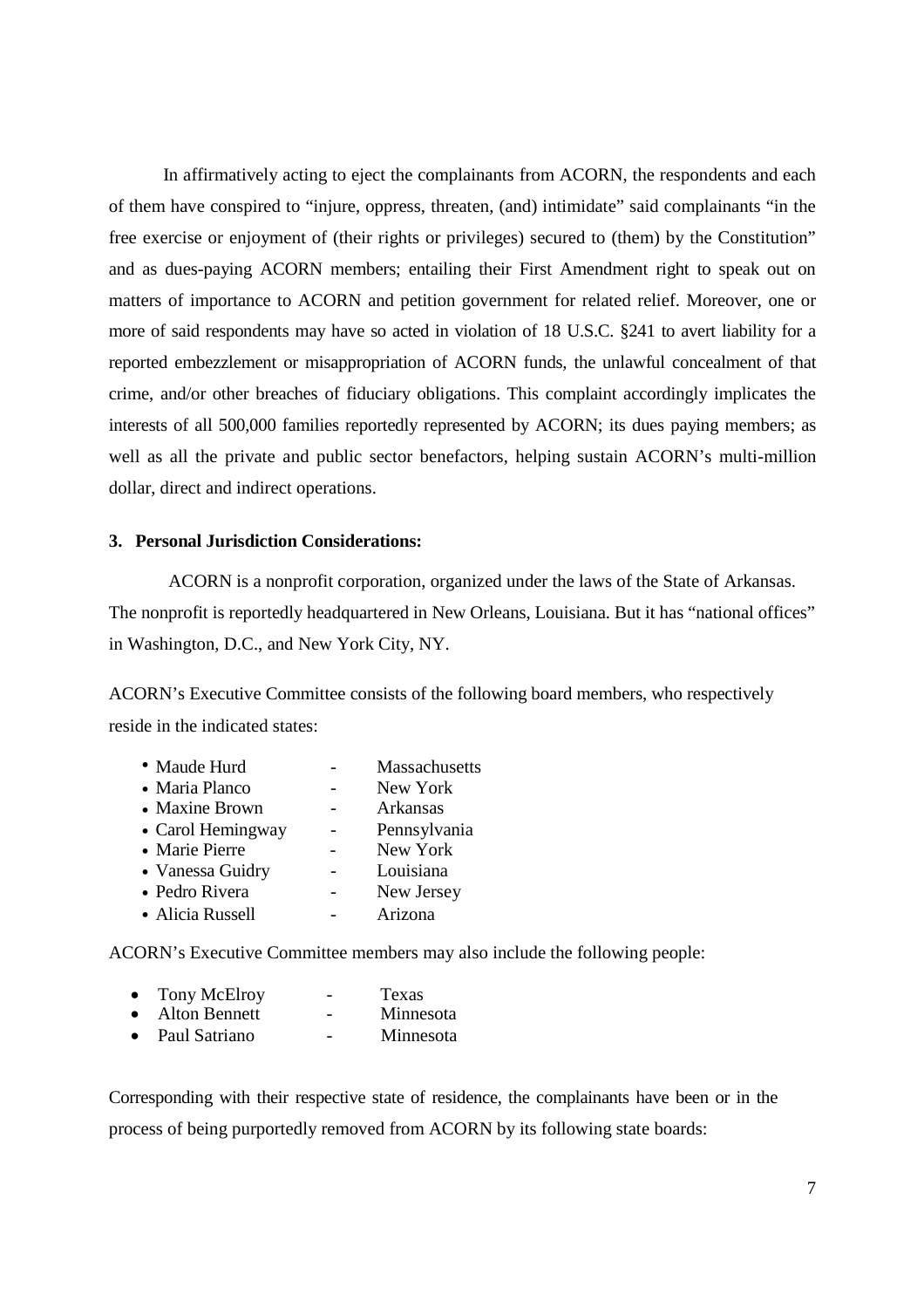- ACORN Minnesota State Board;
- ACORN Board for the District of Columbia;
- ACORN Ohio State Board;
- ACORN Michigan State Board;
- ACORN Texas State Board;
- ACORN North Carolina State Board;
- ACORN California State Board.

#### **4. Complainants' Statement of Facts and Legal Contentions:**

## A. BACKGROUND:

**(1). ACORN's former Chief Organizer recently admitted that he and the organization's "Staff Management Council", concealed an embezzlement or misappropriation of ACORN funds for nearly a decade. The organization's General Counsel, board president, former board treasurer, and various mid to upper level managers have publicly admitted to knowing of and acquiescing to or actively participating in that concealment.**

Eight years ago, during 1999 and 2000, the aggregate budgets of ACORN and its affiliate organizations totaled about \$41.5 million. During this time frame, Dale Rathke embezzled nearly \$1 million from ACORN and affiliated charitable organizations in 1999 and 2000. Moreover, due to the admission that a felony has been committed, other federal offenses may have also been committed including but not limited to; Title 18 U.S.C. 1341, Mail Fraud, 18 U.S.C. 1001, Presenting a False Document to the an Agent of the United States Government; 18 U.S.C. § 1027 False statements and concealment of facts in relation to documents required by the Employee Retirement Income Security Act of 1974 and other possible offenses.

ACORN Staff members Steven Kest, Jon Kest, Mike Shea, Zach Pollett, Helene O'Brien, Amy Schur, Liz Wolf, Beth Butler, Mildred Brown and Bertha Lewis knew but conspired to conceal the embezzlement and decided to keep the information from the full Association Board and not to alert law enforcement. Additionally, ACORN executive committee members Maud Hurd (President) and Alton Bennett (Treasurer) knew but conspired to conceal the embezzlement and decided to keep the information from the full Association Board and not to alert law enforcement.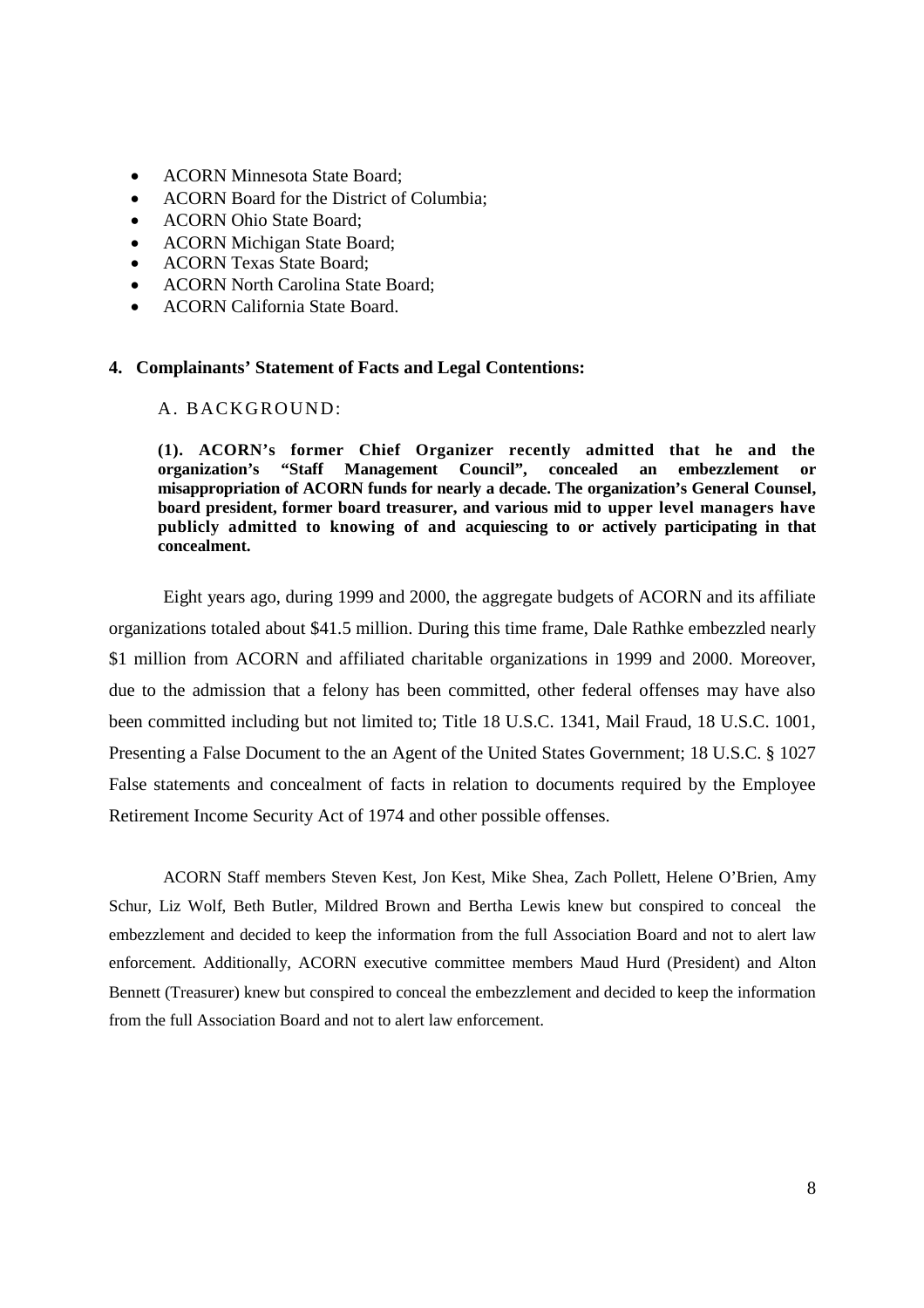An ACORN founder, Wade Rathke, was the organization's Chief Organizer for nearly all of the approximately 32 years that the position has existed. "The Chief Organizer, unless otherwise incapacitated, shall be present at all meetings of the (ACORN) Board of Directors in order to make reports as requested and instructed by the Board, and to insure that Board decisions, policies, rules, and regulations are communicated and carried out by the staff." *(AB – Article Nine: Staff, 4).*

Yet on June 20, 2008, Wade disclosed for the first time to the full ACORN board that his brother, Dale Rathke, embezzled or misappropriated funds from the organization over the course of 1999 to 2000. *(See, ACORN Annual Meeting Minutes – June 20, 2008).* Wade acknowledged initially addressing the matter with "Staff Management Council", consisting at the time of Steve Kest, ACORN's current Executive Director; Zach Polett, ACORN's Political Director; and Helene O'Brien who was then ACORN's National Field Director. *(See, ACORN Minutes – 6/20/08)*. 1

A whistleblower reportedly exposed Dale Rathke's referenced embezzlement or misappropriation to at least one of ACORN's funders, precipitating his termination as the group's Chief Financial Officer. The logistics of Dale's termination and Wade's related, preliminary suspension are unclear as both were accomplished before being reported to the full ACORN board. In any event, on June 20, 2008, ACORN's board of directors determined that Wade Rathke "shall immediately and permanently be terminated from all employment" and "removed from all boards (and) any leadership roles with ACORN (and) its affiliated organizations (and) corporations." *(See, ACORN Minutes – 6/20/08).* ACORN board members subsequently selected fellow directors Karen Inman and Marcel Reid by secret paper ballots, from among multiple candidates, to join a committee of ACORN staff members, temporarily charged with the organization's daily management in Wade's absence. *(See, ACORN Minutes – 6/20/08).*

<sup>&</sup>lt;sup>1</sup> According to Steve Kest, "(t)he following people were on the management council eight years ago, and were made aware of the embezzlement: Steve Kest, Jon Kest, Madeline Talbott, Keith Kelleher, Mike Shea, Zach Polett, Helene O'Brien, Amy Schur, Liz Wolff, and Beth Butler." *(See, Document from Ralph McCloud CCHD).*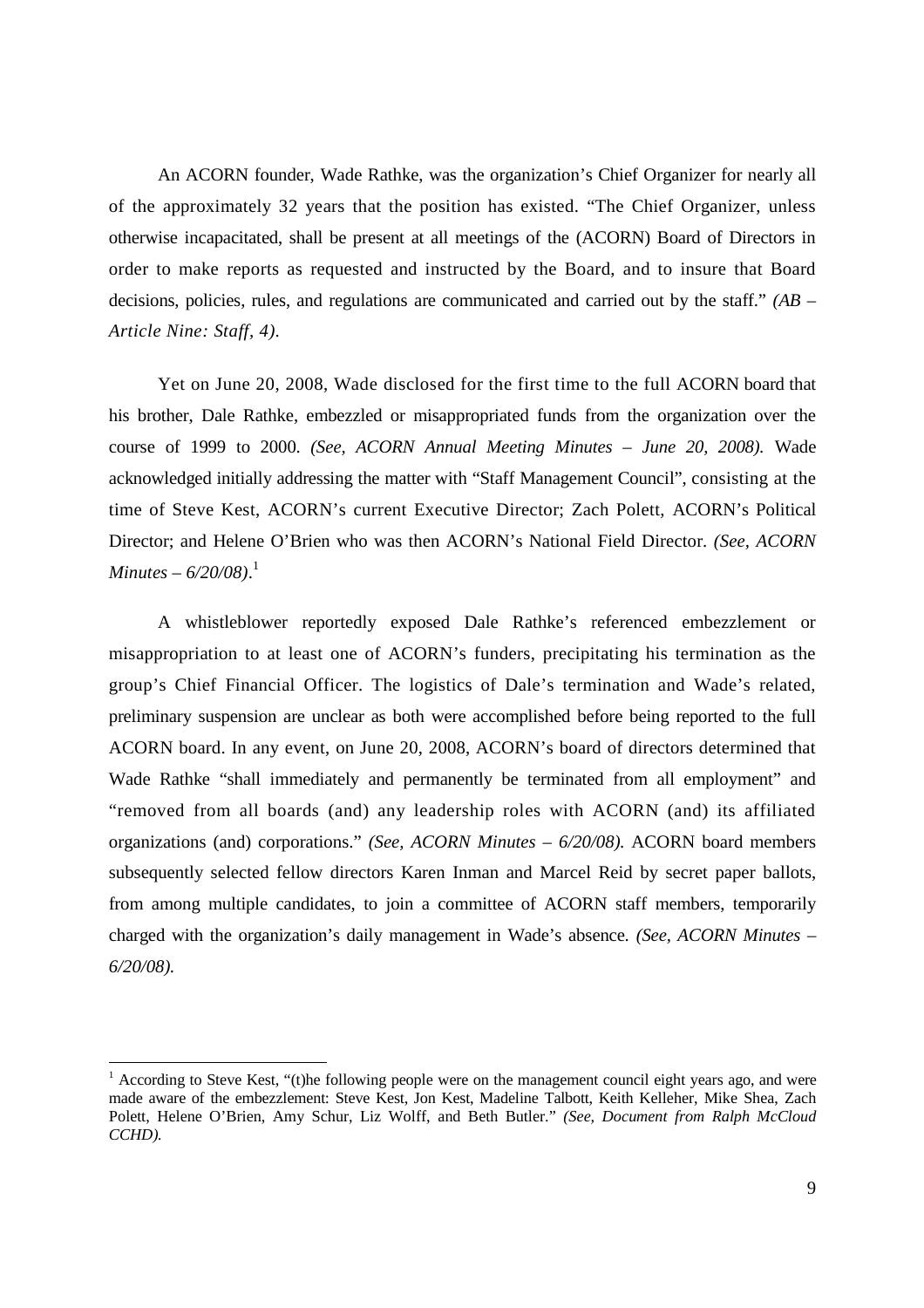Indiana attorney Steve Bachmann identifies himself as ACORN's general counsel. *(See, June 27, 2008 - 17:43:12 - Bachmann Email / Sent by Bertha Lewis to Carol Hemingway, Marcel Reid, Maria Polanco, and Marie Pierre ).* He essentially admits to washing his hands of the Dale Rathke embezzlement or misappropriation once Wade Rathke claimed to have brought alternative legal counsel in on it. *(See, June 27, 2008 - 1 7:43:12 - Bachmann Email / Sent by Bertha Lewis to Carol Hemingway, Marcel Reid, Maria Polanco, and Marie Pierre ).*

#### B. OPERATIVE FACTS:

## **(1). A literal revolt has been waged against addressing the apparent embezzlement or misappropriation of ACORN assets by Dale Rathke through state court intervention.**

ACORN board member Karen Inman was to generally address legal matters and her fellow board member Marcel Reid was to propose ACORN's organizational growth and development as part of what began as the group's Interim Staff Committee. *(See, ACORN Minutes – 6/20/08).* By July 13, 2008, the ACORN board voted unanimously "that funds be created to allow that the board members appointed by the board to sit on the Interim Management Committee have access to professional consultants needed to carry on the work so that the will of the Association Board be carried out." *(See, ACORN Special Meeting Minutes – July 13, 2008).* But ACORN's staff proceeded, substantially independent of Inman and Reid's efforts. In fact the organization's Interim Chief Organizer and Executive Director circulated a September 2008 joint statement entitled "Moving Forward" in which they outline critical and sometimes costly action, purportedly taken by ACORN without prior knowledge or consent of its full board. *(See, Lewis and S. Kest's 9/2008 "Moving Forward"). 2*

In accord with their July 13, 2008 mandate, ACORN board and Interim Management Committee (IMC) members Inman and Reid engaged a certified community development

<sup>&</sup>lt;sup>2</sup> When asked to summarize the transition strategy their opponents support, Inman and Reid explain it is "substantially managed by Wade's former accomplices; entails private negotiations with Wade with no legal compulsion of anything on his part, usurps the prerogative entrusted to them by board vote, and is being implemented through unauthorized contracting." By accomplices, Inman and Reid say they mean people who reportedly helped Wade conceal his brother's embezzlement from ACORN. Both Inman and Reid complain that "such deference over the years nearly transformed ACORN into a Rathke family alter-ego."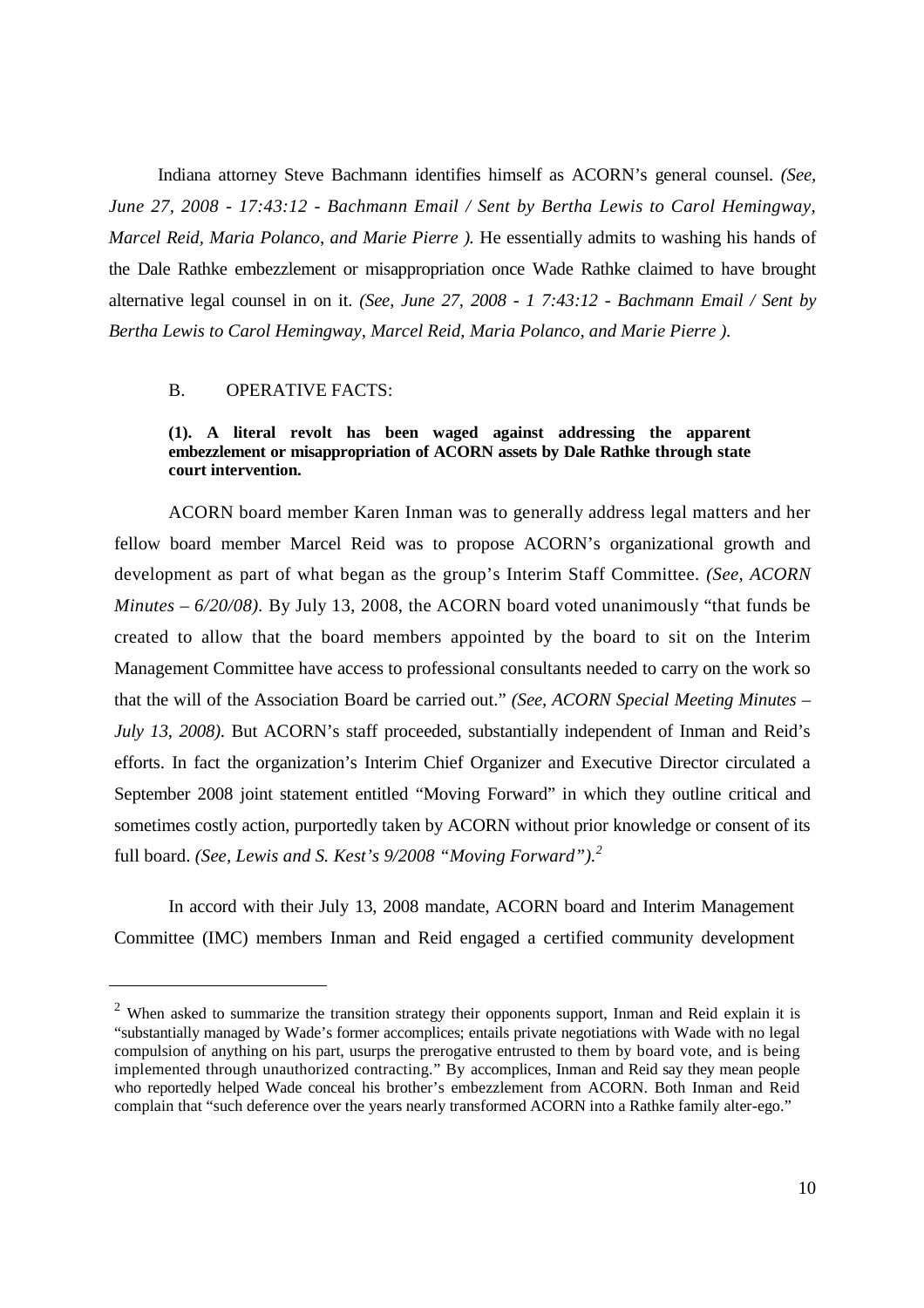financial institution, Kappa Alpha Psi Federal Credit Union, to oversee a team of professionals needed to identify, preserve, account for, and otherwise protect ACORN assets and interests. The team includes attorneys who secured a temporary restraining order on August 21, 2008, to preclude destruction of ACORN's corporate records and books. (*See, ACORN – vs- Rathke, et al.,* case no. 08-8342 before the Civil District Court for the Parish of Orleans, State of Louisiana). The Washington, D.C. law firm of Harmon, Curran, Spielberg & Eisenberg, L.L.P., by attorney Beth Kingsley, responded by spearheading a literal revolt against Inman and Reid, in complete disregard of applicable rules of professional conduct. *(See, Kingsley Memo of 9/2/2008 and Legal Ethics Analysis of attorney Jesselyn Radack).*

# **(2). The prospect of ACORN employees and/or consultants exerting more than incidental control over the membership based, nonprofit corporation signals a conflict appreciably different than intra-organizational power struggles.**

A New York Times article recently appeared in print and online, entitled "Lawsuit Adds to Turmoil for Community Group." The community group being referenced is of course ACORN. The writer, Stephanie Strom, indicates that "(t)he suit is a sign of the turmoil that has rocked Acorn since the embezzlement by Dale Rathke, Wade Rathke's brother, was revealed to the board in June." *(*Stephanie Strom, *"Lawsuit Adds to Turmoil for Community Group",* New York Times – September 10, 2008). The Associated Press was even more poignant: "The embezzlement case, a recent revelation to some board members, has spawned a lawsuit and set off a power struggle inside ACORN at a time when the liberal group's voter registration practices are the subject of fraud investigations and fodder for presidential campaign attacks." *("Acorn Falls into More Trouble",* Associated Press, October 18, 2008).

As valuable and sound as their insights and guidance may be, ACORN's staff and paid consultants hardly discern<sup>3</sup> the desires and will of ACORN constituents better than their duly elected representatives do collectively. So it would be inappropriate for ACORN staff and/or independent contractors (as nonmembers or unelected agents) to control the membership based, nonprofit corporation in more than an incidental way. The prospect of ACORN employees

 $3$  Their expertise in fulfilling the expressed desires and will of ACORN constituents is another matter.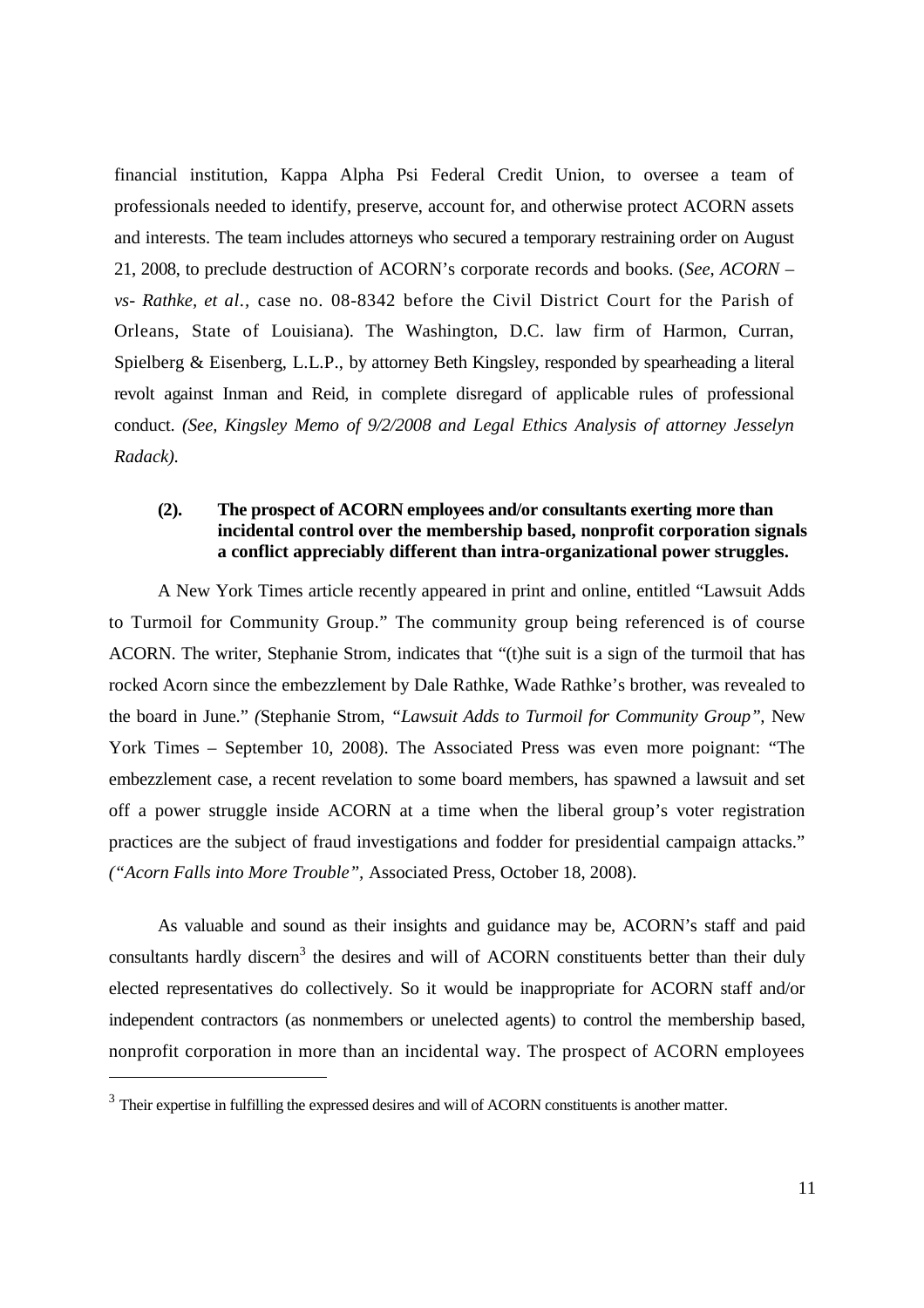and/or consultants exerting any other manner of control entails a situation more illicit than an intra-organizational power struggle. At issue is whether some of them are doing so by circumventing the sometimes unwieldy, but democratic voting process of ACORN's board of directors.

Should nonmembers and/or unelected corporate agents essentially operate ACORN, the organization and its governance would be something other than what they are purported to be. *(See, ACORN Bylaws: Articles One – Six).* Dues paying ACORN members need not tolerate such a sham or farce, particularly when it subjects them or any one of them and the nonprofit to widespread public ridicule if not civil and/or criminal liability. Several ACORN members have expressed and continue expressing corresponding dissent, some of which escalated to a pending state court petition for writ of mandamus. (*See, ACORN –vs– Rathke, et al.,* case no. 08-8342 before the Civil District Court for the Parish of Orleans, State of Louisiana).

# **(3). With or without cause, the ACORN board "can remove officers with . . . a vote equal in number to three-fourths of the members sitting on the Board."**

An account of state court proceedings culminating with this criminal complaint are provided by certain correspondence of attorney James Grey, II of the Louisiana-based law firm, Gray & Gray, which correspondence is attached hereto, incorporated herein by reference, and listed below:

| Date             | <b>Addressee</b>                 | <b>Subject</b>                        |
|------------------|----------------------------------|---------------------------------------|
| August 24, 2008  | IMC and ACORN board of directors | "Association Board Explanation of TRO |
|                  |                                  | Petition"                             |
| October 18, 2008 | Maud Hurd (sic), Steve Kest, and | "Offer to Withdraw Writ of            |
|                  | <b>ACORN</b> board of directors  | Mandamus" with attached "Request for  |
|                  |                                  | Corporate Records to Association      |
|                  |                                  | Board"                                |
| November 13,     | Andrew A. Lemmon, Esq.           | "Removal of ACORN 8"                  |
| 2008             |                                  |                                       |

With or without cause derived from circumstances of the indicated correspondence, the ACORN board "can remove officers with . . . a vote equal in number to three-fourths of the members sitting on the Board." *(See, ACORN Bylaws – Article Seven: Officers, 2).* Should those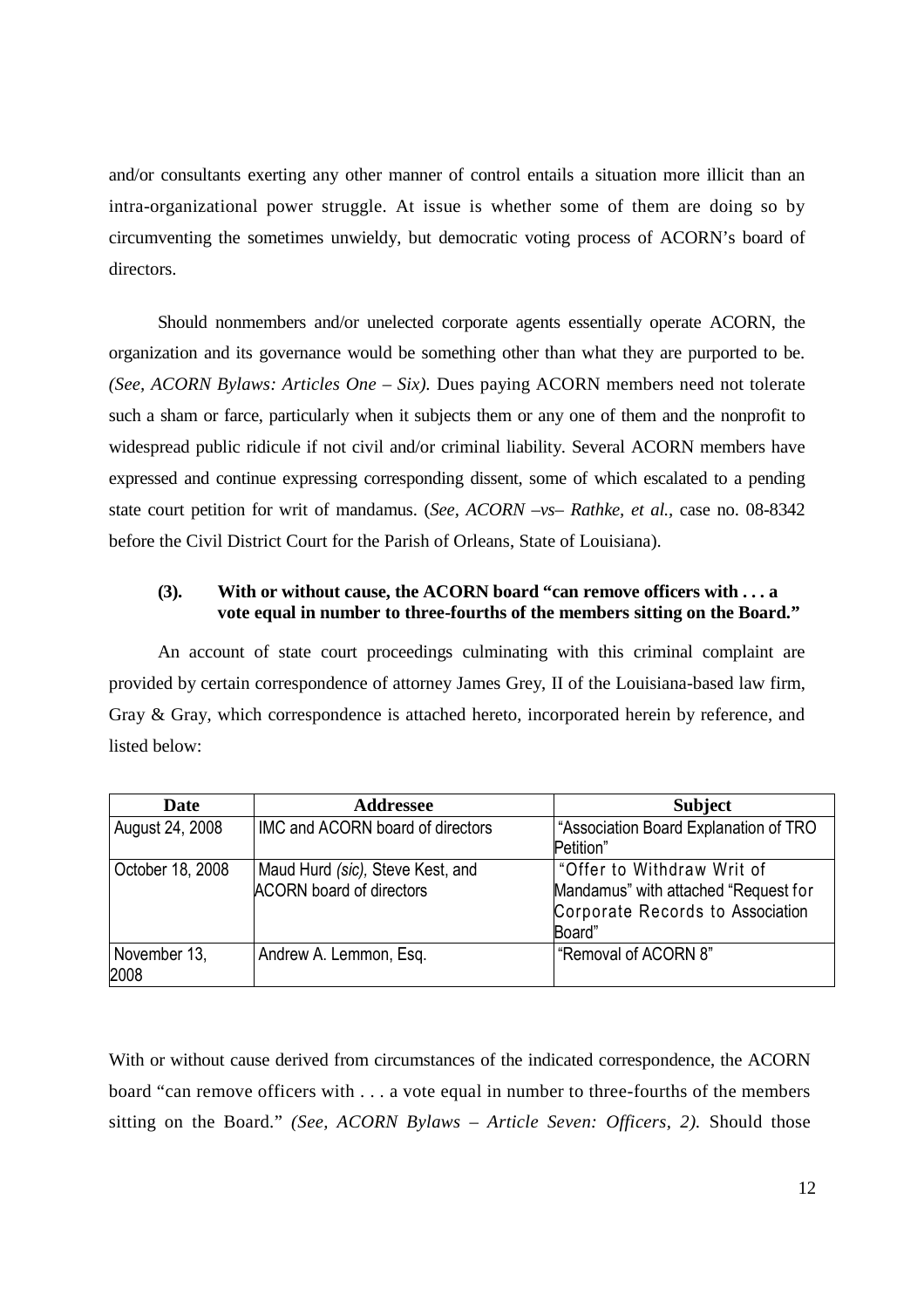circumstances provoke one or more statewide disputes, "(e)ach state Executive Board (is supposed to have) a system for settling grievances within local groups in the state, to the end that ACORN's organizational democracy, harmony and unity might be maintained." *(See, AB – Article Eleven: Grievances).*

On or about November 11, 2008, Maude Hurde, president of ACORN's board of directors, issued the following statement, purportedly on behalf of "ACORN('s) Executive Board", to ACORN directors Karen Inman, Marcel Reid, Coya Mobley, Adrianna Jones, Yvonne Stafford, Fannie Brown, and Louis Davis:

On November 9, 2008 the ACORN Executive Committee met and considered the resolutions of the majority of state boards. The feedback from the states was clear, and the Executive Committee acted upon it by voting that any member participating in the mandamus action, now or in the future, shall not be eligible to hold office or serve on any Association Board committee. Accordingly, you are hereby removed from any office or committee position you may have held.

*(See, 11/11/08 Memo – ACORN Executive Board by Maude Hurd, President ACORN Association Board – to "Mandamus 7").*

As ACORN Negotiation Committee Chair, Sonja Merchant Jones served ACORN directors Marcel Reid, Karen Inman, and Coya Mobley with the following written notice, on or about November 11, 2008:

This is to inform you that after consideration of the resolutions of the majority of state boards, the Association Executive Committee has determined that your demands are not accepted and there will be no further negotiations with the individuals participating in the petition for Writ of Mandamus. We therefore have nothing further to negotiate at this time.

## *(See, 11/11/08 Memo – Negotiations committee chair (Sonja Merchant-Jones) to Mandamus negotiating group (Marcel Reid/Karen Inman/Coya Mobley).*

Maude Hurd expounds on the foregoing notices in separate memos dated November 11, 2008 to "Association Board Delegates" and "DC and MN affiliates" respectively. *(See, 11/11/08 Memos – Executive Committee by Maude Hurd, President ACORN Association Board – to Association Board Delegates; and DC and MN affiliates, respectively).* She further provides that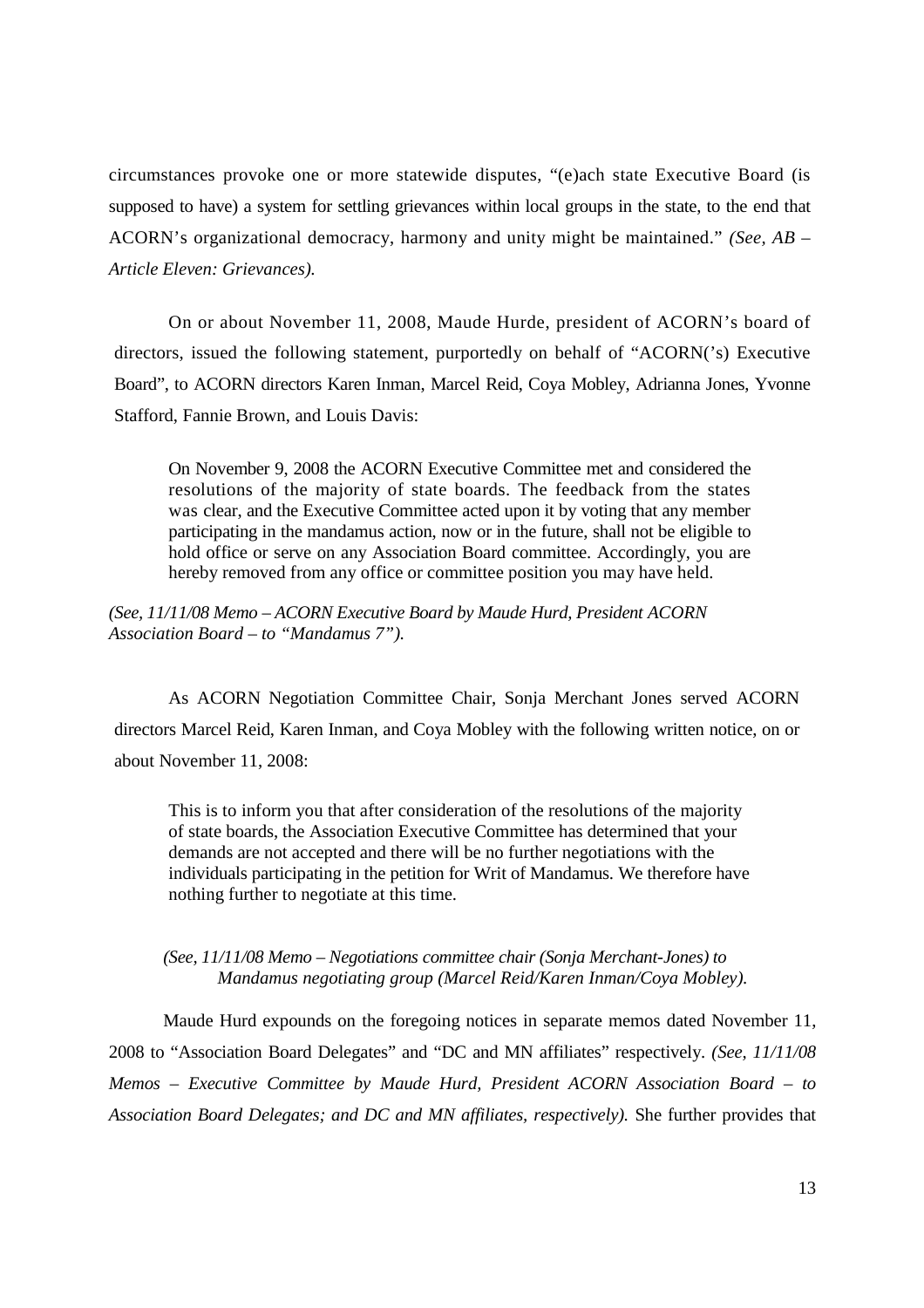"(a)ny state, region, or local groups that seeks to undermine these decisions may be subject to administratorship according to Article 13 of the Bylaws", which "shall be understood to mean a situation wherein the usual rights of ACORN regional authorities to direct policies, affairs and activities of their particular region shall be temporarily suspended; and given to an administrator." *(See, 11/11/08 Memo – Executive Committee by Maude Hurd, President ACORN Association Board – to DC and MN affiliates; and AB – Article Thirteen: Administratorship, 2a.)* "The objective of (that) bylaw (is) to preserve ACORN's integrity as an effective, harmonious, unified, and democratic organization." *(See, AB – Article Thirteen: Administratorship, 1.)*

# **(4). There would have to be advance notice of any board vote purportedly empowering ACORN's Executive Committee to expel fellow members from the organization and/or its offices.**

According to Stephanie Strom of the New York Times, ACORN's Interim Chief Organizer contends that "the board's executive committee . . . is charged with making decisions between the board's two annual meetings." *(*Stephanie Strom, *"Acorn Working on Deal to Sever Ties With Founder",* New York Times – October 16, 2008*)*. On July 13, 2008, ACORN's General Counsel represented that "the Exec Comm's power are *(sic)* Not in the bylaws and are determined from meeting to meeting – ". *(See, July 13, 2008 - 7:15 PM - Bachmann Email to nyexdirector@acorn.org and Karen Inman).* Arguably without a "meeting" at which there is a "quorum", no such determination can be made by ACORN's board of directors. *(AB – Article Six: Association Board of Directors, 11).*

A quorum is unlikely to spontaneously convene; vote, on a totally impromptu basis, in adequate numbers to empower ACORN's Executive Committee as the organization's Interim Chief Organizer reportedly envisions; while simultaneously waiving prior notice. So, as a practical matter, there would have to be some kind of advance notice of any board vote purportedly empowering ACORN's Executive Committee to expel fellow members from the organization and/or its offices. *(AB – Article Six: Association Board of Directors, 9 & 10).* The complainants hereby attest that they have never been provided any such notice.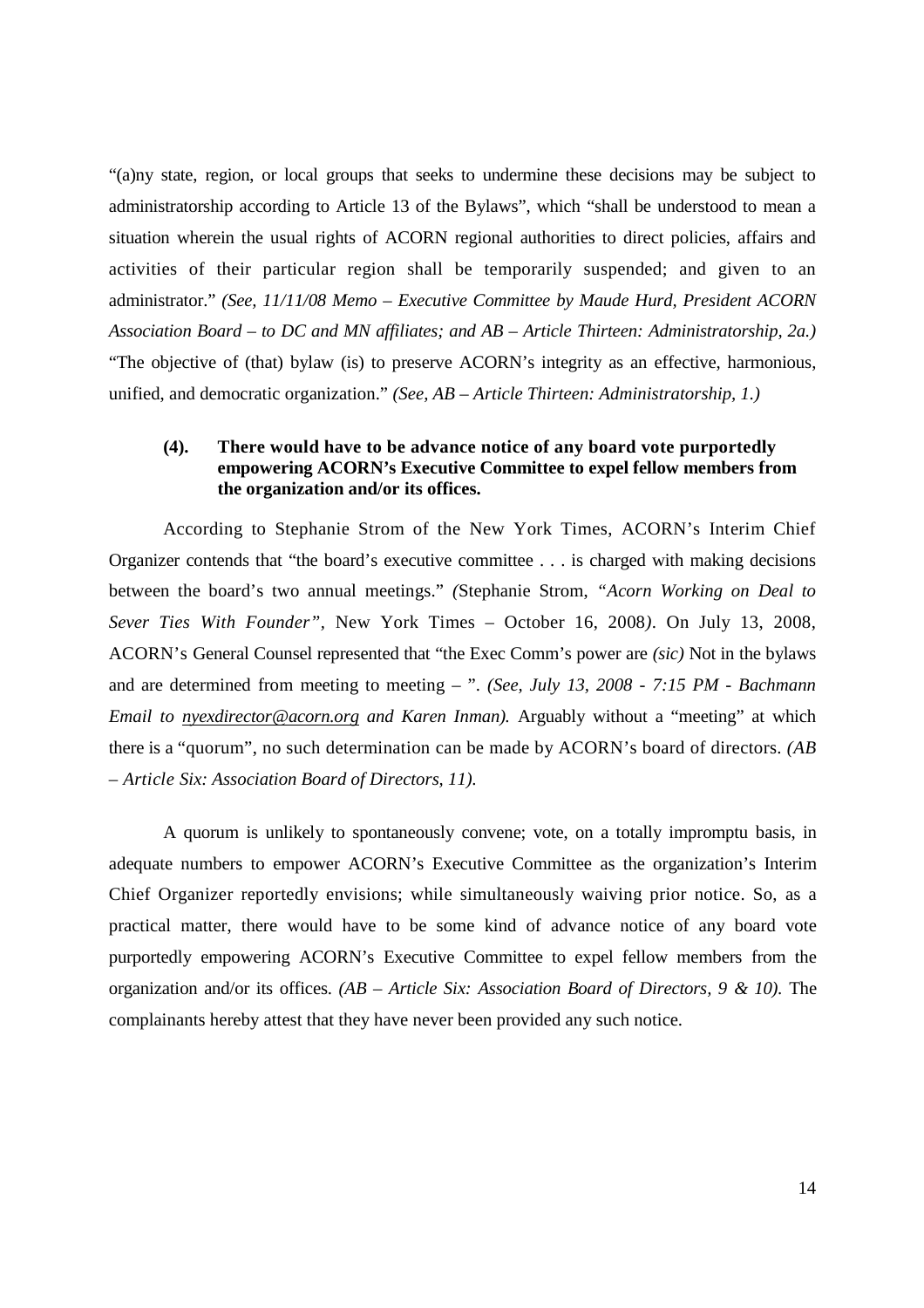# C. LEGAL CONTENTIONS:

(1). "A corporation is held responsible for acts not within the agent's corporate powers strictly construed, but which the agent has assumed to perform for the corporation when employing the corporate powers actually authorized, an in such cases, there need be no written authority under seal or vote of the corporation in order to constitute the agency or to authorize the act." *New York Central R. Co. –vs- U. S.,* 212 U.S. 481 at 493-494 (1909). *See also,* American Criminal Law Review, March 22, 2008 – *Corporate Criminal Liability, §II. A. -C.;*

*(2).* "It is true that there are some crimes which, in their nature, cannot be committed by corporations. But there is a large class of offenses . . . wherein the crime consists in purposely doing the things prohibited by statute. In that class of crimes, (there is) no good reason why corporations may not be held responsible for and charged with the knowledge and purposes of their agents, acting within the authority conferred upon them." *New York Central R. Co. at 494-495;*

(3). "(T)he intracorporate conspiracy doctrine does not apply to alleged intracorporate criminal conspiracies." *McAndrew –vs- Lockheed Martin Corp.,* 206 F.3d 1031 (11th Cir. *En Banc* 2000);

*(4).* "Courts . . . have interpreted the . . . requirement, 'with intent to benefit the corporation,' almost out of existence" as a criteria for imposing corporate criminal liability. *See, American Standards of Corporate Criminal Liability;*

(5). "The basic purpose of requiring that an agent have acted with the intent to benefit the corporation . . . is to insulate the corporation from criminal liability for actions of its agents which be inimical to the interests of the corporation or which may have been undertaken *solely* to advance the interests of that agent or of a party other than the corporation." *See, "Bringing Criminal Charges Against Corporations",* Memorandum by Deputy Attorney General to "All Component Heads and United States Attorneys";

(6). "(A)bsent proof of false statements knowingly or recklessly made . . . , exercise of (the) right to speak on issues of public importance may not furnish the basis for . . . dismissal . . ." *See, Pickering v. Board of Education,* 391 U.S. 563 at 574 (1968);

(7). "(T)he freedom of speech, assembly, and petition guaranteed by the First and Fourteenth Amendments given petitioner the right to hire attorneys . . . to assist . . . in the assertion of . . . legal rights." *Mine Workers –vs- Illinois Bar Assn,* 389 U.S. 217 at 221- 222 (1967);

*(8).* "(T)he rights to assemble peaceably and to petition for a redress of grievances are among the most precious of the liberties safeguarded by the Bill of Rights." *Id. at 222.*

(9). "Groups which find themselves unable to achieve their objectives through (legitimate voting processes) frequently turn to the courts . . . (a)nd litigation may well be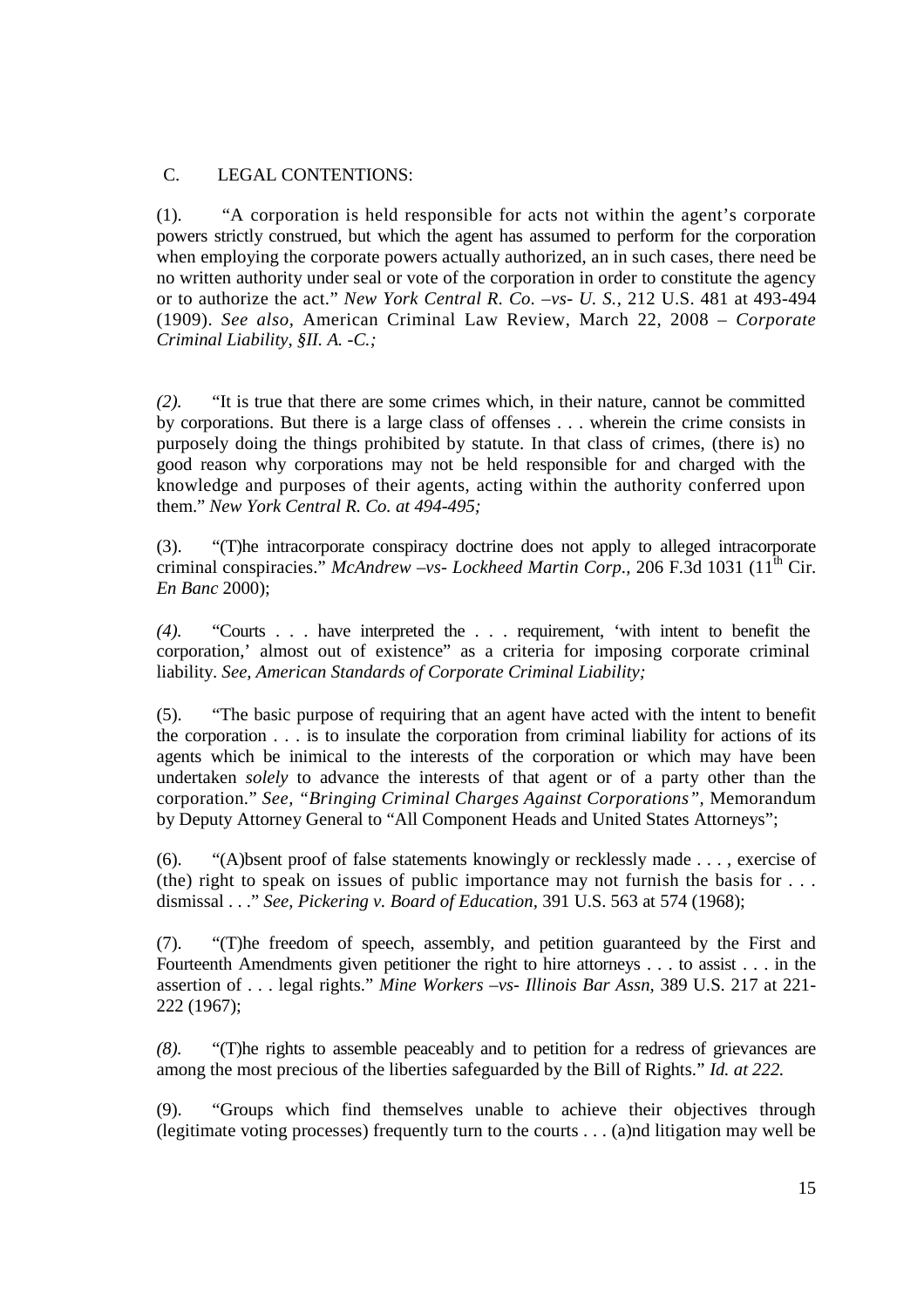the sole practicable avenue open to a minority to petition for redress of grievances." *NAACP –vs- Button,* 371 U.S. 415 at 429 (1963);

(10). "Directors may be removed from office, for good cause, by a majority vote of the board of directors or the members. What constitutes 'good cause' depends on the nature and circumstances of the organization, but it is not simply a desire by the majority to be rid of an opposing faction. Directors should be removed pursuant to procedural provisions contained in the bylaws or charter." *Glover, et al. v. Dean Overstreet, et al.,* 984 S.W.2d 406 at 409 (1999).

(11) "(T)o be guilty of conspiracy, a defendant (need not) have know that his conduct violated federal law." *U. S. –vs- Feola,* 420 U.S. 671 at 687 (1975).

## **3. The Direct Victims:**

- 1) Karen Inman of St. Paul, Minnesota;
- 2) Marcel Reid of Washington, DC;
- 3) Coya Mobley of Dayton, Ohio;
- 4) Adrianna Jones of Grand Rapids, Michigan;
- 5) Robert Smith of Fort Worth, Texas;
- 6) Yvonne Stafford of Charlotte, North Carolina;
- 7) Fannie Brown of Oakland, California;
- 8) Louis Davis of Washington, D.C.
- 9) Robert Mills of Wyoming, Michigan;
- 10) Stephanie Cannady of Rhode Island;
- 11) Pochantas Outlaw of Washington, D.C.;
- 12) Charles Turner of Washington, D.C.;
- 13) Ronald Sykes of Washington, D.C.;
- 14) Rosyln Valeary of Texas;
- 15) Gwendolyn Cogshell of Missouri;
- 16) Yvonne Woods of Kentucky;
- 17) Diana Barnes of Mississippi; and
- 18) Dana Williams of Georgia.

Complainant, Karen Inman is an Association Board Delegate from Minnesota and member of the Interim Management Committee. Karen resides at 690 LaFond Ave. St. Paul, MN 55104.

Complainant, Marcel Reid is a DC Delegate to the Association Board and member of the Interim Management Committee. Marcel resides at 3790 Martin Luther King Jr., Blvd, SE, Apartment B-1, Washington, DC 20032.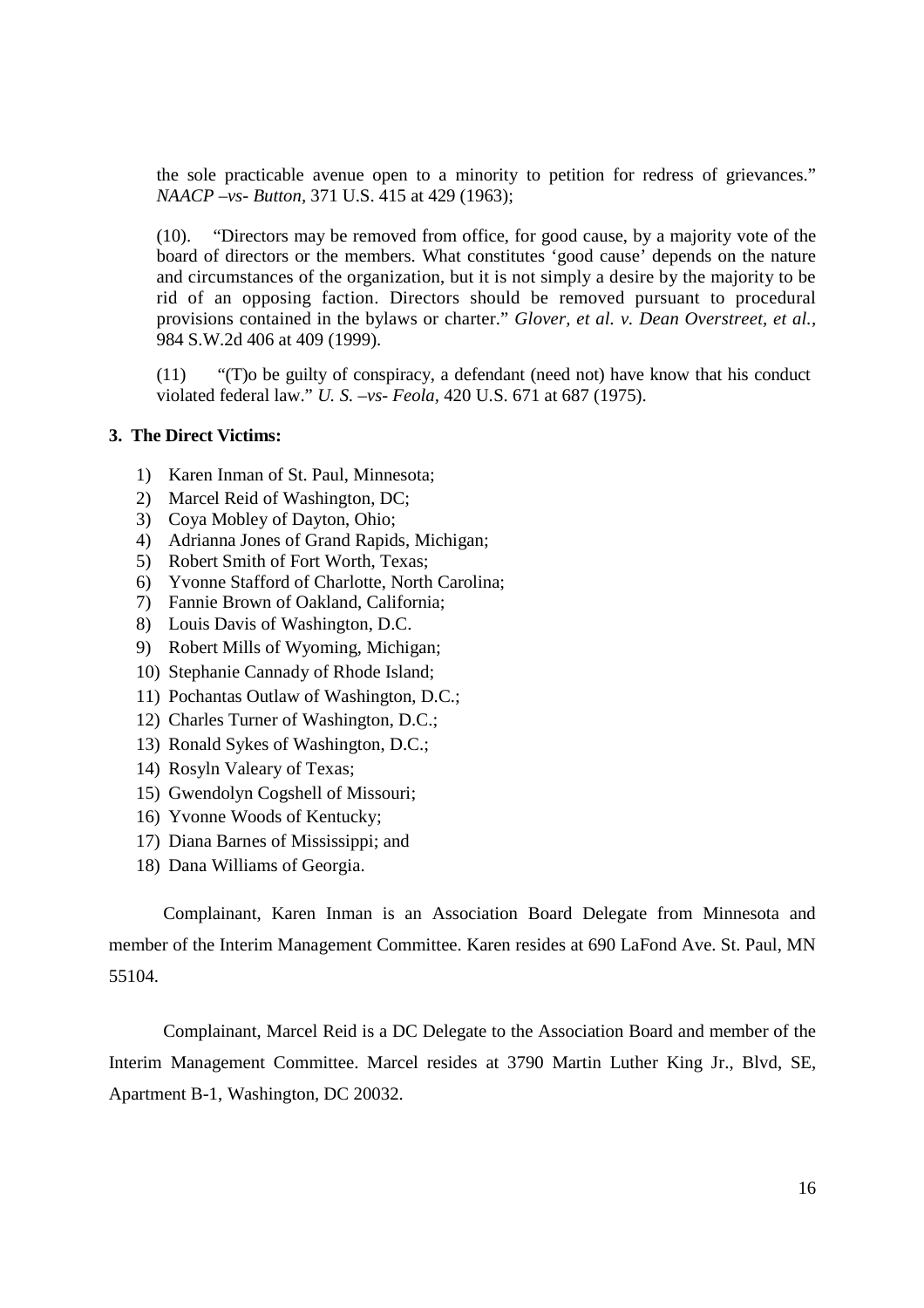Complainant, Coya Mobley is an Association Board Delegate from Ohio. Coya resides at 346 Kenwood Ave. Dayton, OH 45405.

Complainant, Adrianna Jones is an Association Board Delegate from Michigan. Adrianna resides at 842 SE Logan St., Grand Rapids MI 49506.

Complainant, Robert Smith is an ACORN Texas State Board Delegate. Robert resides at 1121 East Ramsey Ave. Fort Worth, TX 76104.

Complainant, Yvonne Stafford is an Association Board Delegate from North Carolina. Yvonne resides at 1018 Everett Place, Charlotte, NC 28205.

Complainant, Fannie Brown is an ACORN California State Board Delegate. Fannie resides at 7438 Weld St. Oakland, CA.

Complainant, Louis Davis is a DC National Board Delegate and Finance Committee Member. Louis resides at 729 Congress St., S.E., Washington, DC 20032.

Complainant, Robert Mills is a Michigan State Board Treasurer and alternate National Board Delegate. Robert resides at 2043 Clyde Park SW, Wyoming, MI 49509.

Complainant, Stephanie Cannady is a National Board Delegate State Co-chair for Rhode Island. Stephanie resides at 58 Julian Street #2, Providence, Rhode Island, 02909.

Complainant, Pochantas Outlaw is the Chair of ACORN PAC and a State Board Delegate for Washington DC. Pochantas resides at 214 Tenth Street NE, Washington, DC.

Complainant, Charles Turner is a member in good standing and Chair of DC ACORN housing programs. Charles resides at 2201 Savannah Street, SE, Apartment 301, Washington, DC.

Complainant, Ronald Sykes is the Treasurer of ACORN PAC in Washington DC. Ronald resides at 635 Tenth Street, NE, Washington, DC.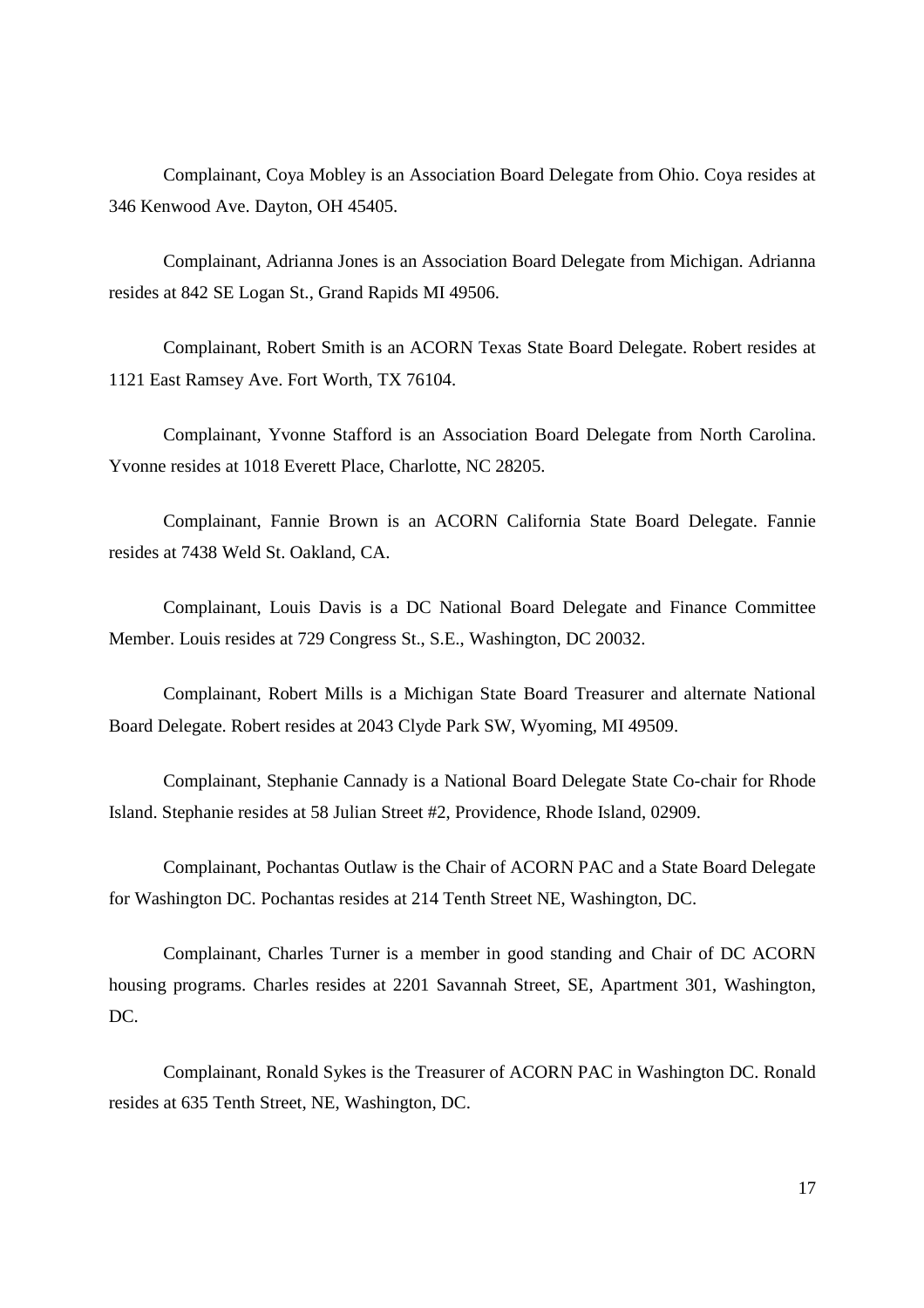Complainant, Roslyn Valeary is a member of good standing and local ACORN chapter chair. Roslyn resides at Robin Hill Lane, Garland, TX 75044.

Complainant, Gwendolyn Cogshell is a National Board Delegate from Missouri. Gwendolyn resides at 5229 Maple Street, St. Louis, MO 63113.

Complainant, Yvonne Woods is a National Board Delegate and State Board Chair from Kentucky. Yvonne resides at 4201 Shady Villa Drive, Louisville, KY 40219.

Complainant, Diana Barnes is a National Board Delegate from Mississippi. Diana resides a 2037 East Drive, Jackson, MS 39204.

Complainant, Deacon Dana Williams is a National Board Delegate from Georgia. Dana resides at 37 Wadley St., NW, Atlanta, GA 30314.

# **4. The Alleged Motive - To Thwart a Comprehensive Investigation of a Previously Concealed Embezzlement or Misappropriation**

The current complainants who joined ACORN at its annual board meeting in October, 2008, distributed to those attending that gathering, among other things, the attached tri-fold and legal as well as operational reports. *(See, "Scrubbing The Stain from White Collar Crime;* Inman Legal Report; and Reid Organizational Report – October 16, 2008). As these items, attorney Gray's attached correspondence, and the complainants' many published statements confirm their underlying objective is truth and transparency, it would seem the mechanisms for reaching that goal could be determined by candid resort to ACORN's democratic voting processes. Given that they have not been; the arguably unreasonable resistance to the complainants' related demands; and the clear transgression of First Amendment rights at hand – the respondents seem intent on thwarting a comprehensive investigation of Dale Rathke's previously concealed embezzlement or misappropriation.

A reasonable investigation prompted by this complaint is likely to confirm:

ACORN bylaw violations;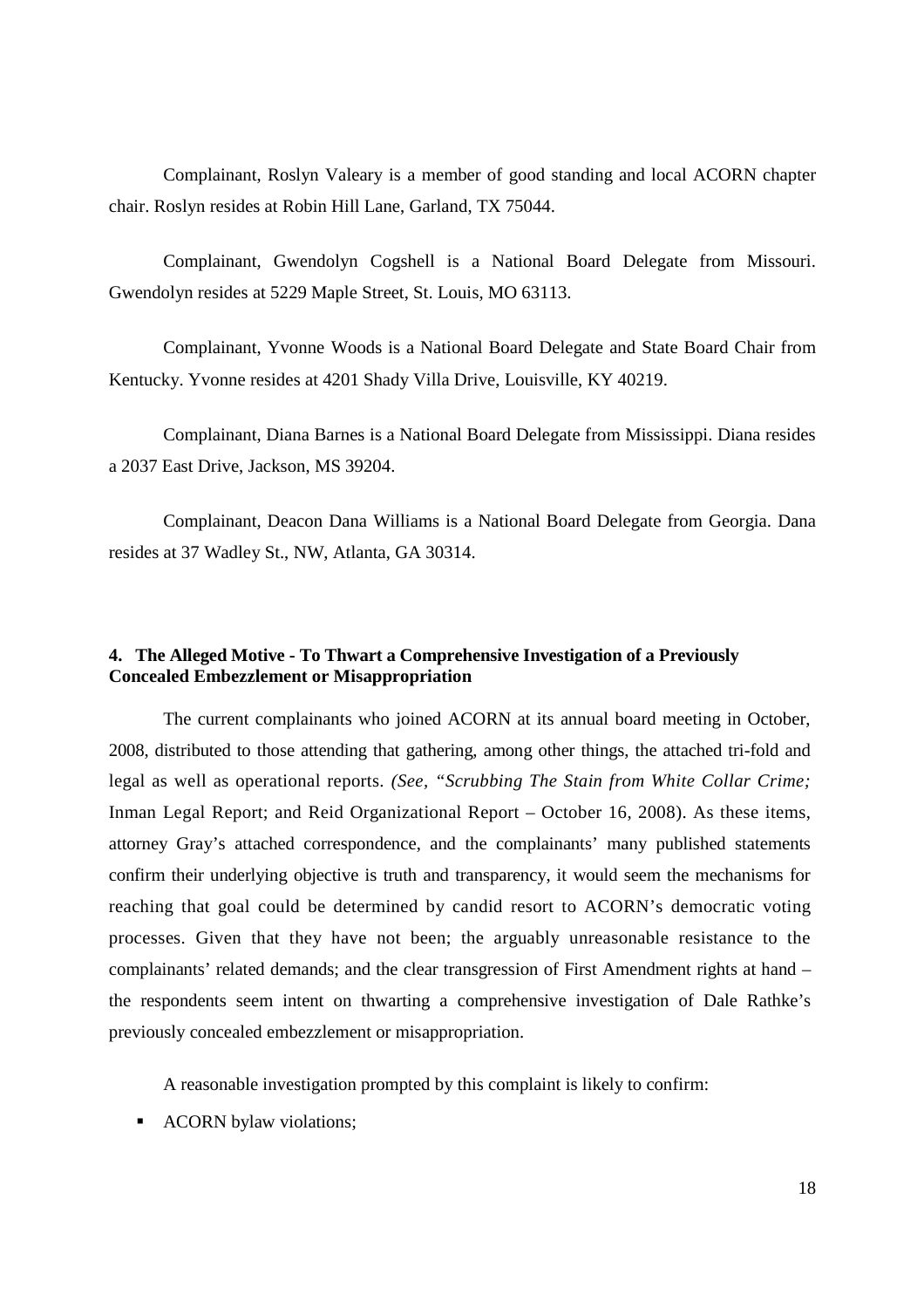- **•** corresponding breaches of fiduciary duties;
- state law torts (including but not limited to legal malpractice);

and may establish one or more violations of 18 U.S.C. §§ 3 *(Accessory after the fact);* 4 *(Misprison of felony);* 245 *(Federally protected activities);* 371 *(Conspiracy to commit offense or to defraud United States);* 1341 *(Mail fraud);* 1343 *(Wire fraud)* 26 U.S.C. §7206 *(Fraud and false statements)* among other federal and/or state crimes in addition to the alleged conspiracy against rights prohibited by 18 U.S.C. §241.

Moreover, through the investigation following the embezzlement and subsequent acts of concealment and retaliation; the complainants have discovered that ACORN has become the victim of its Senior Staff and Executive Committee members through the course of an association-in-fact enterprise and RICO conspiracy.

The Defendants have engaged in these acts knowingly and intentionally with a common purpose of controlling ACORN its and its associated/affiliated entities and denying its membership the benefits of any true democratic process. Thus, there appears to be a pattern of misuse and/or conversion of funds, abuse of management authorization, concealment of assets and evidence of management collusion, throughout ACORN and related organizations.

### *Funding Draws Criticism*

Donations to ACORN from traditionally "progressive" groups has drawn criticism to the social justice organization from other political organizations. The **Consumer Rights League** (CRL), in particular, has focused on ACORN's funding. They assert that ACORN's budget is "is fed by extracting immense resources from labor unions, government grants, private foundations, its members, and 'settlements' with targeted businesses". (Employment Policies Institute, Rotten ACORN: America's Bad Seed, July 2006.)

A press release from CRL on June 18, 2008 claimed, "The ACORN Housing Association (AHC), an ACORN affiliate that receives over 40% of its funding from government sources, claims to be a consumer advocate. In a newly-released report from CRL, however, a series of documents obtained from a whistleblower source reveals hypocritical and potentially illegal use of taxpayer dollars by ACORN and its related organizations." (June 18, 2008 press release by the Washington, DC-based Consumer Rights League).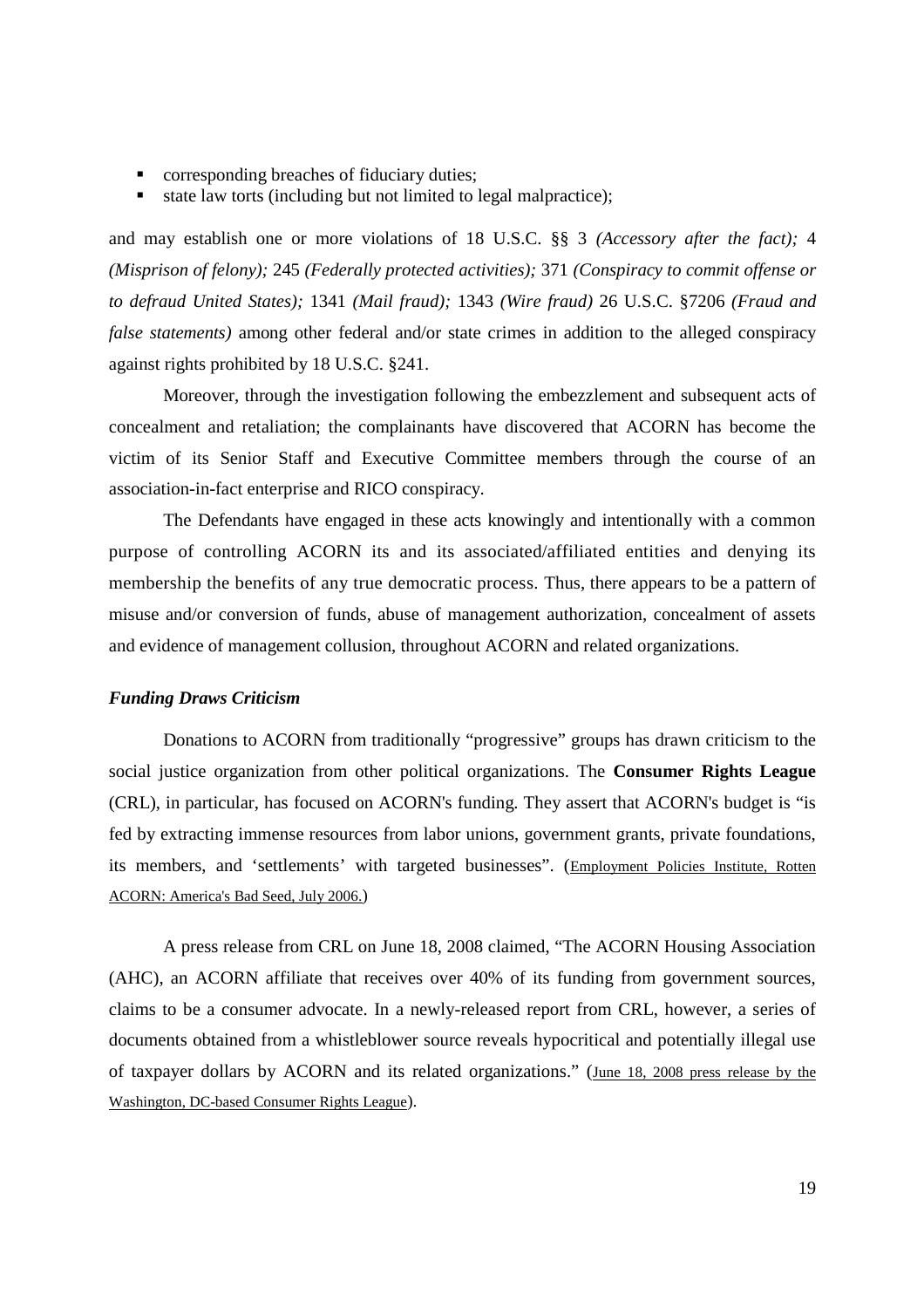ACORN's financial construction has also led to investigation by authorities. According to an October 21, 2008 article in the **New York Times**, "Acorn faces demands for back taxes by the Internal Revenue Service and various state tax authorities."

### *Requests To End Government Funding*

On October 22, 2008 House Republican leader John Boehner asked President Bush to block all federal funds to ACORN because of the voter fraud allegations surrounding the group. Boehner said, "It is evident that ACORN is incapable of using federal funds in a manner that is consistent with the law," Boehner, R-Ohio, wrote Bush, saying that funds should be blocked until all federal investigations into the Association of Community Organizations for Reform Now are completed. (AP: House GOP leader asks Bush to cut off ACORN funds, Oct 22, 2008.)

Thus, ACORN is the victim of an association-in-fact enterprise, i.e., senior staff and insiders, and is being operated through a pattern of racketeering activity including extorting monetary settlements and fraudulently acquiring public financing through the means of interstate commerce, without the full knowledge and consent of the Association Board and its members. And there is a substantial probability that substantial ACORN assets and resources are being concealed, dissipated and transferred into offshore accounts.

In all relevant respects, the defendants and accomplices conspired and acted in concert with each other in order to further their fraudulent schemes. The RICO Defendants and their accomplice's acts of concealment took a number of forms, many of which were unknown to the complainants because such actions and concealment are within the exclusive knowledge of the Defendants.

#### **5. The Alleged Perpetrators:**

- 1) National ACORN;
- 2) The consenting members of ACORN's national Executive Committee;

3) The consenting members of the following ACORN, state boards:

- ACORN Minnesota State Board:
- ACORN Board for the District of Columbia;
- **ACORN Ohio State Board:**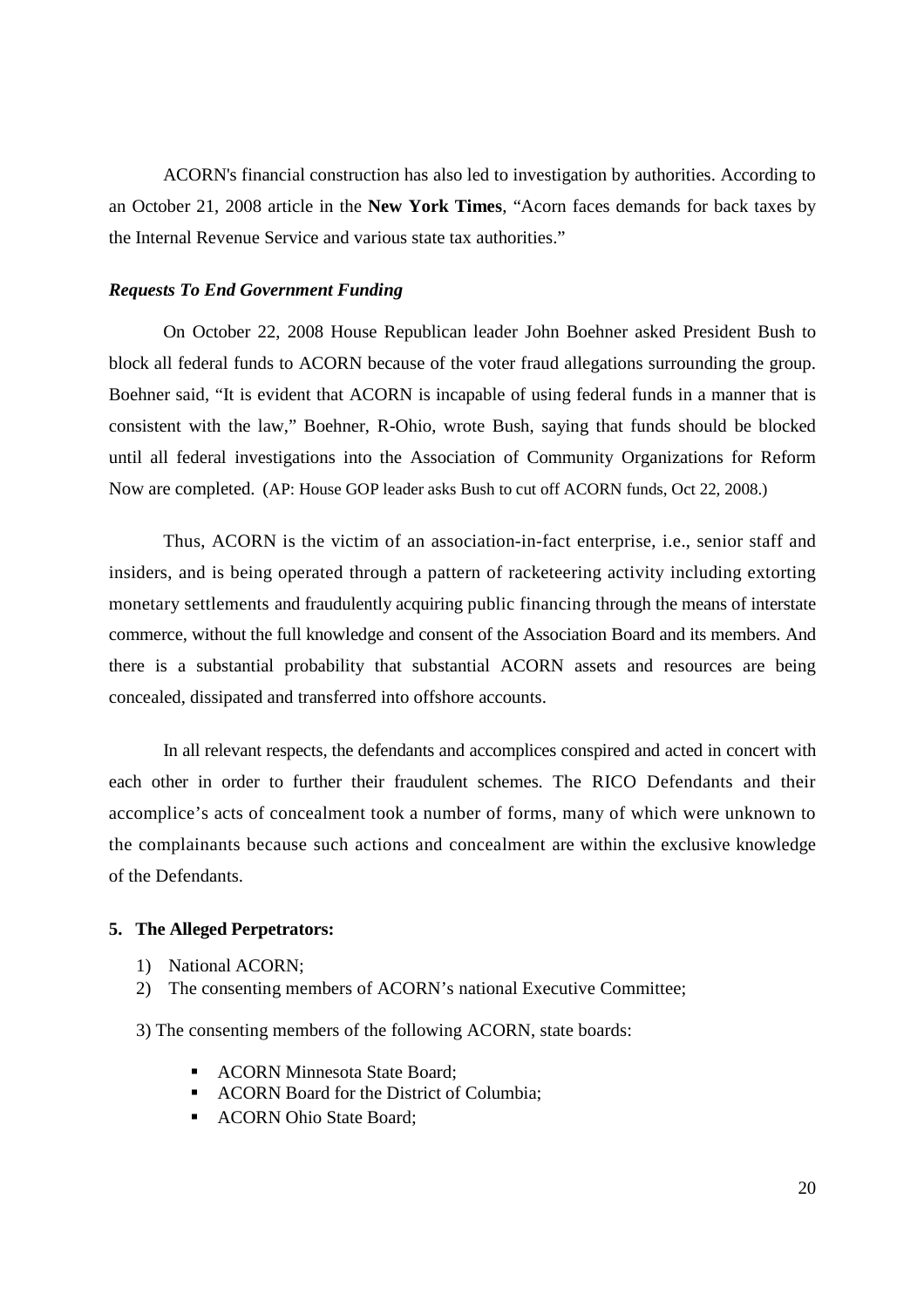- **ACORN Michigan State Board;**
- **ACORN Texas State Board;**
- ACORN North Carolina State Board:
- ACORN California State Board: and

3) Various ACORN staff members and independent contractors to be determined.

Defendant, Dale Rathke (former Chief Financial Officer) has admitted to embezzling nearly \$1 Million dollars from ACORN and Dale is domiciled in Orleans Parish, Louisiana.

Defendant, Wade Rathke (former Chief Organizer) knew but conspired to conceal the embezzlement and decided to keep the information from the full Association Board and not to alert law enforcement. Wade and is domiciled in Orleans Parish, Louisiana.

Defendant, Steven Kest (Executive Director) knew but conspired to conceal the embezzlement and decided to keep the information from the full Association Board and not to alert law enforcement. Steve is domiciled in New York.

Defendant, Jon Kest (New York Head Organizer) knew but conspired to conceal the embezzlement and decided to keep the information from the full Association Board and not to alert law enforcement. Steve is domiciled in New York.

Defendant, Mike Shea (Executive Director, ACORN Housing) knew but conspired to conceal the embezzlement and decided to keep the information from the full Association Board and not to alert law enforcement. Mike is domiciled in Minnesota.

Defendant, Zach Pollett (Political Director) knew but conspired to conceal the embezzlement and decided to keep the information from the full Association Board and not to alert law enforcement. Zach is domiciled in Little Rock, Arkansas.

Defendant, Helene O'Brien (National Field Director) knew but conspired to conceal the embezzlement and decided to keep the information from the full Association Board and not to alert law enforcement. Helene is domiciled in Arizona.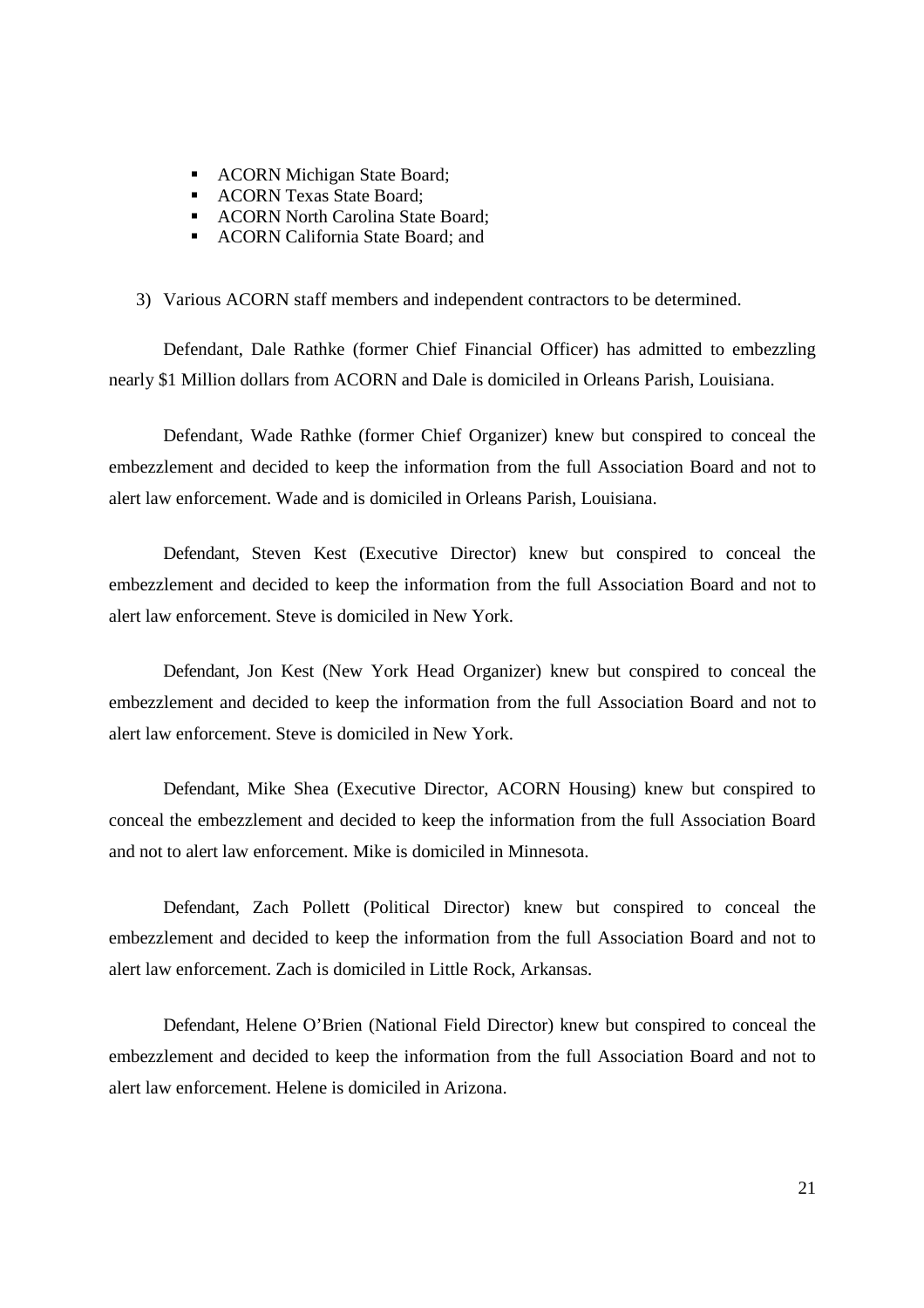Defendant, Amy Schur (Campaign Director) knew but conspired to conceal the embezzlement and decided to keep the information from the full Association Board and not to alert law enforcement. Amy is domiciled in California.

Defendant, Liz Wolf (Western Regional Director) knew but conspired to conceal the embezzlement and decided to keep the information from the full Association Board and not to alert law enforcement. Liz is domiciled in Orleans Parish, Louisiana.

Defendant, Beth Butler (Southern Regional Director) knew but conspired to conceal the embezzlement and decided to keep the information from the full Association Board and not to alert law enforcement. Beth is domiciled in Orleans Parish, Louisiana.

Defendant, Mildred Brown (Legislative Director) knew but conspired to conceal the embezzlement and decided to keep the information from the full Association Board and not to alert law enforcement. Mildred is domiciled in Washington, DC.

Defendant, Bertha Lewis (Chief Organizer) knew but conspired to conceal the embezzlement and decided to keep the information from the full Association Board and not to alert law enforcement. Bertha is domiciled in New York.

Defendant, Maud Hurd (President) knew but conspired to conceal the embezzlement and decided to keep the information from the full Association Board and not to alert law enforcement. Maud is domiciled in Boston, Massachusetts.

Defendant, Alton Bennett (former Treasurer) knew but conspired to conceal the embezzlement and decided to keep the information from the full Association Board and not to alert law enforcement. Alton is domiciled in Minnesota.

Defendant, Beth Kinsgley, Esq. (Harmon, Curran, Spielberg & Eisenberg, LLP) is the attorney representing ACORN insiders and staff, and who is aiding and abetting in the conspiracy and cover-up. Beth Kingsley is domiciled in Washington, DC.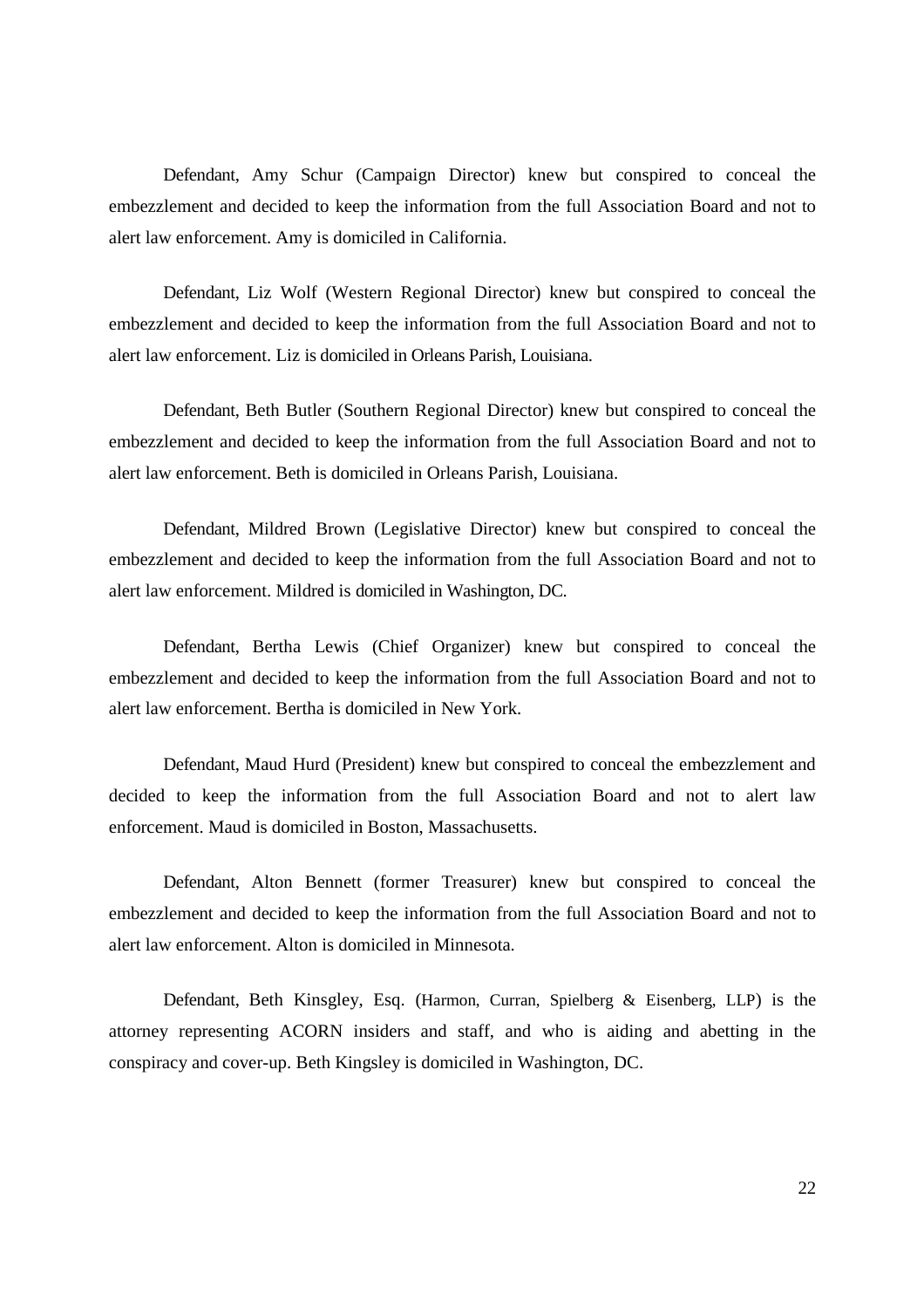## **6. The People and Institutions Indirectly Impacted:**

As a reasonable government investigation premised on the allegations at hand could confirm extensive embezzlement and/or other misappropriation of ACORN funds, other related crimes, breaches of fiduciary duties, and systemic, organizational mismanagement – this complaint implicates the interests of all 400,000 families reportedly represented by ACORN; its dues paying members; as well as all the private and public sector benefactors, helping sustain ACORN's multi-million dollar, direct and indirect operations.

ACORN's annual budget is estimated to exceed \$100 million dollars. The amount of corresponding membership fees is uncertain. However:

(s)tate and local ACORN offices (reportedly) pay (the following percentage of their income) to cover (the indicated) expenses . . . 4.55% goes to Citizens Consulting for account, audit and corporate services. 0.47% goes to cover the salaries of ACORN executive director Steve Kest and for the salary of AISJ executive director Carolyn Carr. 0.79% goes to cover a portion of the communication department budget which creates and maintains (the ACORN) website as well (as) works with local offices on press work. 0.23% goes into a fund to provide some funds for the expenses of the interim chief organizer and the Interim Management Committee.

#### *See, Document from Ralph McCloud CCHD*

However, even these numbers are suspect since ACORN refuses to provide actually audited financial statements for it, or its related organizations, to Association Board Members or the public. Therefore, without an audit or a forensic examination, Association Board Members do not know the true financial picture or organizational structure of ACORN.

More than forty percent (40%) of ACORN's operations are reportedly funded by various government entities. *See, New York Post,* Michelle Malkin, October 8, 2008. "Over the last ten years, (the Catholic Church alone has reportedly) given \$7.3 million . . . dollars to . . . ACORN . . ." ( *-- insert citation --).* ACORN's other private benefactors are reported to regularly include J.P. Morgan Chase Foundation, Bank of America Charitable Foundation, Citigroup and others. ( *-- insert citation --).*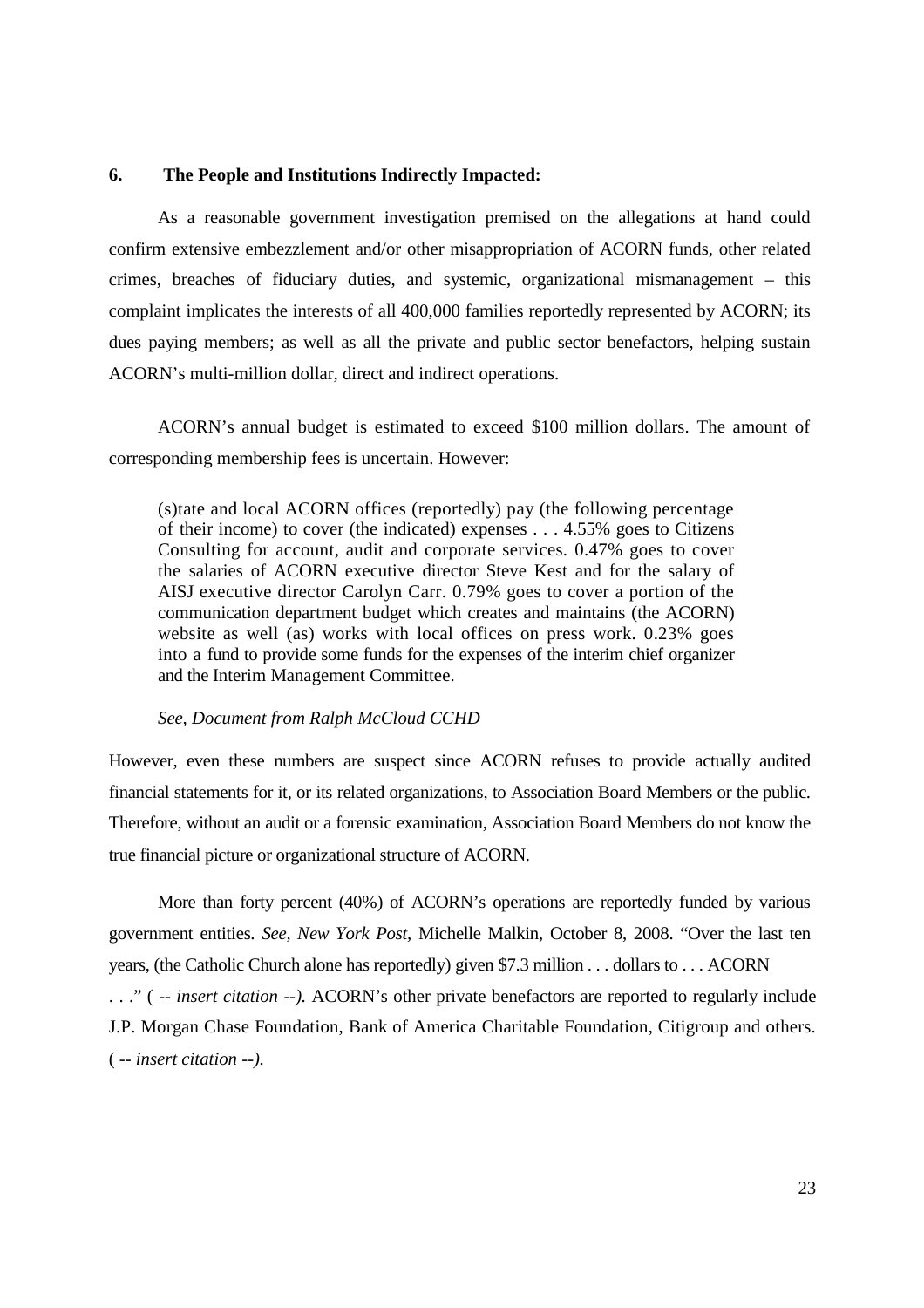## **7. The Substantial Lack of Available Redress through Civil Process**

As indicated, this complaint was substantially prompted by the state court petition for writ of mandamus pending as *ACORN –vs- Rathke, et al.,* case no. 08-8342 before the Civil District Court for the Parish of Orleans, State of Louisiana. Theoretically that proceeding could be expanded to include various counts premised on the alleged facts of this complaint. Such causes of actions could possibly sustain other state and/or federal civil litigation as well. However, the complainants are unable to pay the substantial costs of that private redress. They have been unable to compensate attorney Gray for representing them to date and he will not proceed indefinitely on those terms.

While the interests of ACORN's most wealthy benefactors are implicated by the allegations of this complaint, direct civil action may be counterproductive for them to pursue. Of course a government investigation to curtail the requisite, private discovery may change those dynamics. In any event, the complainants and all of the families ACORN purports to represent, including but not limited to dues payment members, are unlikely to have any viable avenue of redress unless the U. S. Department of Justice undertakes a thorough investigation premised on the allegations of this complaint.

Submitted on the  $7<sup>th</sup>$  day of January, 2009 –

Coya Mobley Louis Davis

Coya Mobley Louis Davis

Karen Inman Adrianna Jones

Karen Inman Adrianna Jones

Marcel Reid Yvonne Stafford

Marcel Reid Yvonne Stafford

Robert Smith Fannie Brown

Robert Smith Fannie Brown